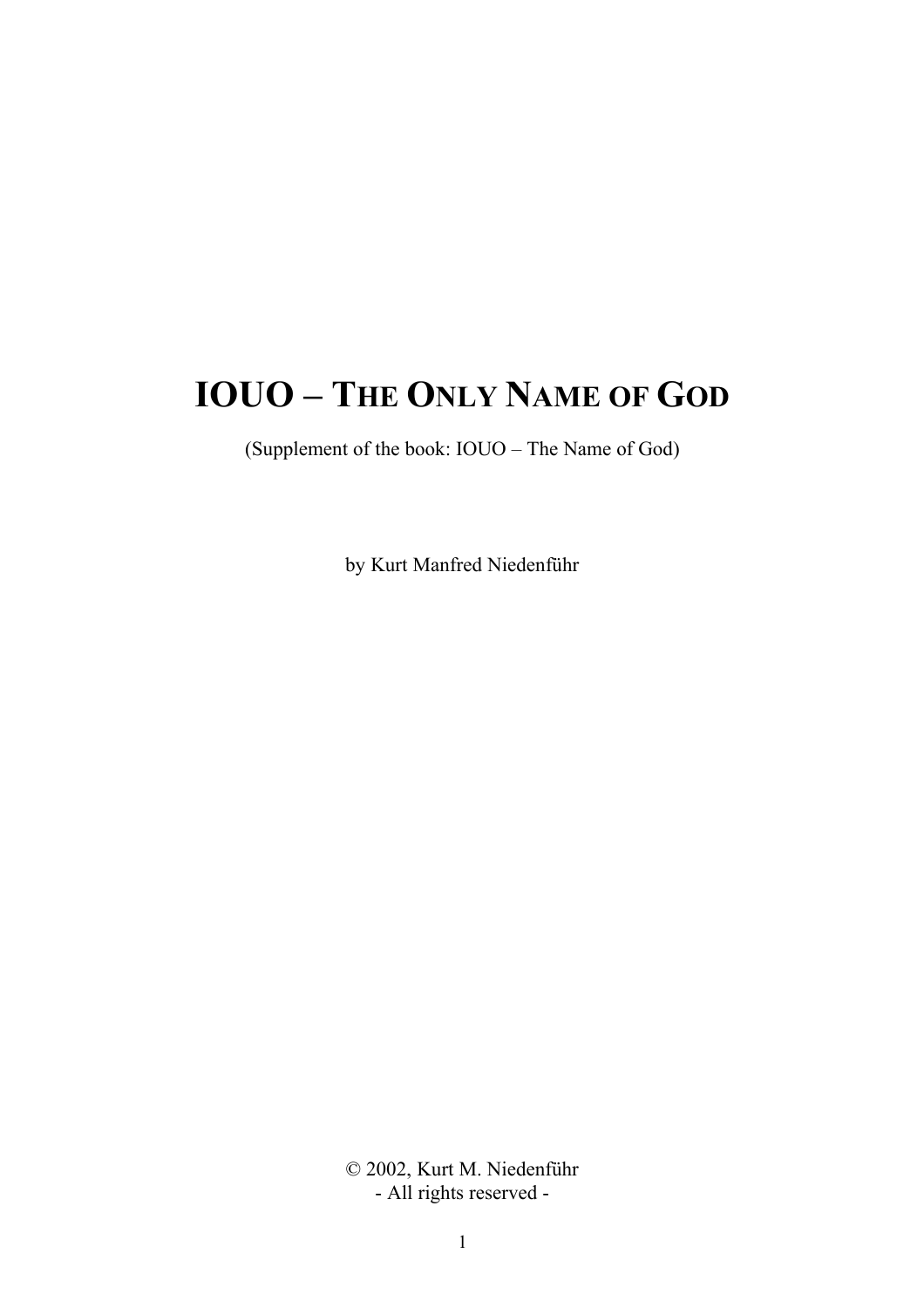# **Contents**

| Foreword                                                               | $\overline{3}$ |
|------------------------------------------------------------------------|----------------|
| Chapter 1 – Some Theories Questioned                                   | $\overline{4}$ |
| Chapter 2 – The first theory about IOUO, Yahuh and Yahoh               | 6              |
| Chapter $3$ – The second theory – $7\alpha\tilde{\omega}$ and Yahoh    | 12             |
| Chapter $4$ – The third theory – Yahoh and Yehoh derived from NT-names | 15             |
| Chapter $5$ – The fourth theory – The Halleluiah                       | 18             |
| Chapter $6$ – The fifth theory – The Yahuh and Yehoh of the Massorets  | 21             |
| Chapter $7$ – The sixth theory – The Stress of the Name                | 23             |
| Chapter 8 – The seventh theory – IOYO and IQYQ                         | 25             |
| Chapter $9$ – Concluding remarks                                       | 27             |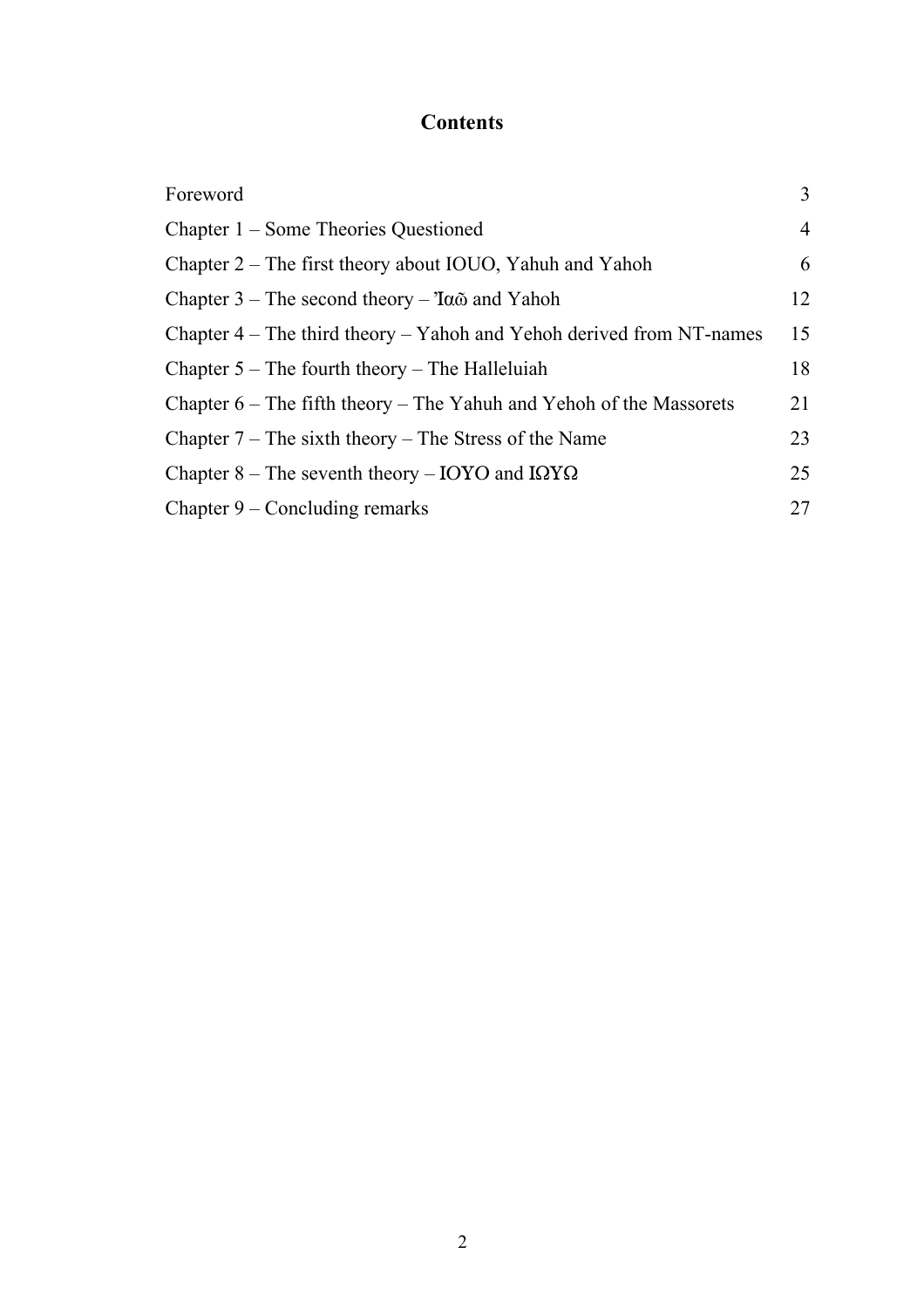# Foreword

This book entitled "IOUO – The Only Name of God" can only be understood in connection with the preceding book entitled "IOUO – The Name of God". It is a supplement and also a correction of that book. Both books form an entity and serve as a scientific treatise on the subject "God's Name". Thus they merely serve scientific purposes, not religious ones.

Since I am a born again Christian for about 30 years it is not possible, however, to write about this central religious subject in a totally non-religious way. Science doesn't necessarily need to be atheistic or darwinistic. Therefore I turn to linguists, Semitologists, Hebraists, Graecists and Bible-scientists, no matter of which religious background they are from. The views of these scientists on my statements can further the discussion on God's Name regardless of any denominational bonds. This subject is important for all Bible-readers and Bible-researchers.

Those researchers of the Bible should be most delighted that a conclusive proof (due to the influence of the holy spirit) for the pronunciation "IOUO" now is at hand and they should be interested very much in a confirmation by science experts.

My thoughts can be found on the Internet at www.iouo.de and at www.iouogod.net, and are not available as bound books. According to Exodus 9:16 God wants his name be declared all over the earth, therefore the Internet is an ideal means to guarantee worldwide access and I allow free download of my book for everybody, free copying or translation of my books provided no commercial purposes are involved.

I thank again my sons Matthias and Daniel. Please excuse the unsatisfactory English.

> Haundorf, Germany, April 2002 Kurt Manfred Niedenführ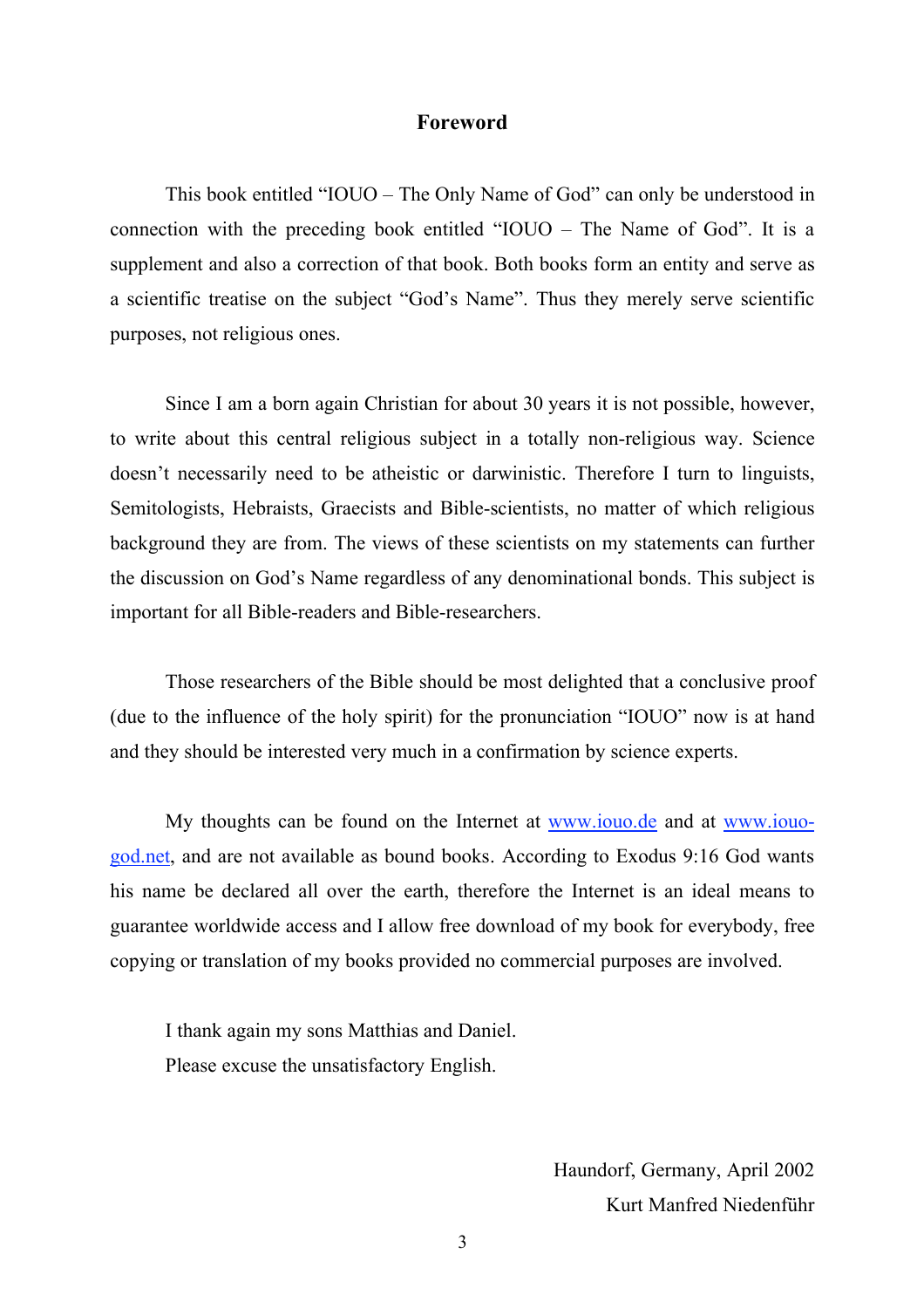# Chapter 1 – Some Theories Questioned

The book "IOUO – The Name of God" contains some theories, which I want to supplement with some thoughts of correction after careful consideration.

- A first theory was: God revealed his name first in the form "IOUO" to Adam, but to Moses at the thornbush God revealed his name in the form "Yahuh". Finally Jesus made known God's name in the form "Yahoh".<sup>1</sup>
- A second theory was: The Greek form  $7a\tilde{\omega}$ , which was handed down by Diodorus Siculus and which was also found in fragments of the Septuagint of the Dead Sea Scrolls points to the form "Yahoh" of that time. $2$
- A third theory was: Names of the NT, which contain parts of the Tetragrammaton point to a former "Yahoh" and a former "Yehoh", two inspired forms of God's name.<sup>3</sup>
- A forth theory was: The Halleluiah from Revelation 19 proves an inspired "Yah" or "Jah" as an abbreviation of God's name.<sup>4</sup>
- A fifth theory was: The vowel points of the Massorets are an additional proof for the inspired forms "Yahuh" and "Yehoh".<sup>5</sup>
- A sixth theory was: The stress upon the name "IOUO" is not clearly defined.<sup>6</sup>

<sup>&</sup>lt;sup>1</sup> Cf. Kurt M. Niedenführ,  $IOUO - The Name of God$ , Chapters 6, 7 and 8.<br><sup>2</sup> Ibid. Chapter 6.<br><sup>3</sup> Ibid. Chapter 5.<br><sup>4</sup> Ibid. Chapter 5 and Appendix A - 22.<br><sup>5</sup> Ibid. Chapter 5.<br><sup>6</sup> Ibid. Chapter 5.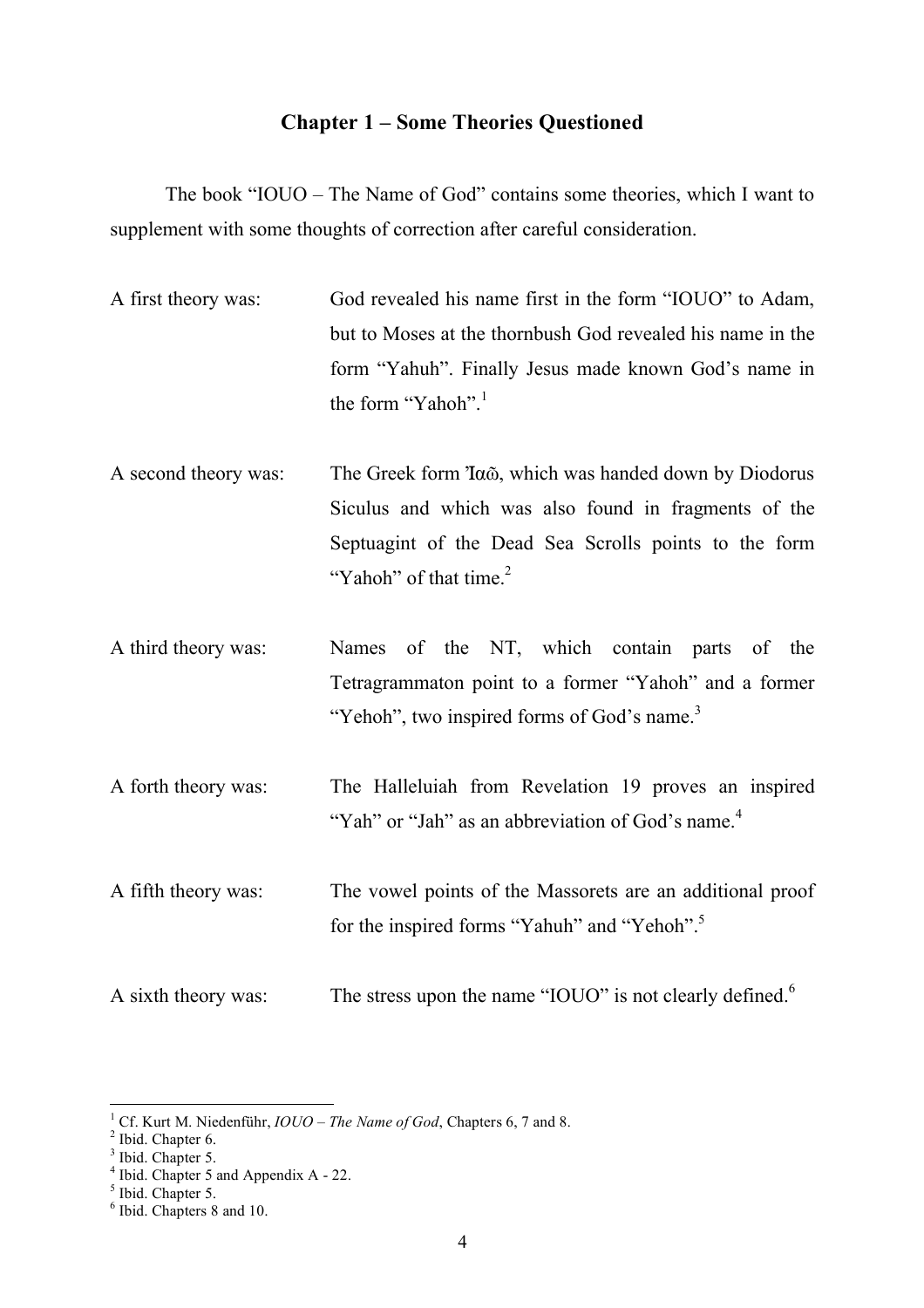A seventh theory was: The name IOUO can be transliterated into Greek with two forms namely *IOYO* and *IQYQ*, which both are reflected in encodings of pictures in the Greek text of the NT.7

These seven theories have to be considered once again and need a correction according to my opinion.

The following seven chapters are to shed light on these seven theories and a final chapter shall round off my two IOUO-books with some passing remarks.

 <sup>7</sup> Cf. Kurt M. Niedenführ, *IOUO – The Name of God*, Chapter 17.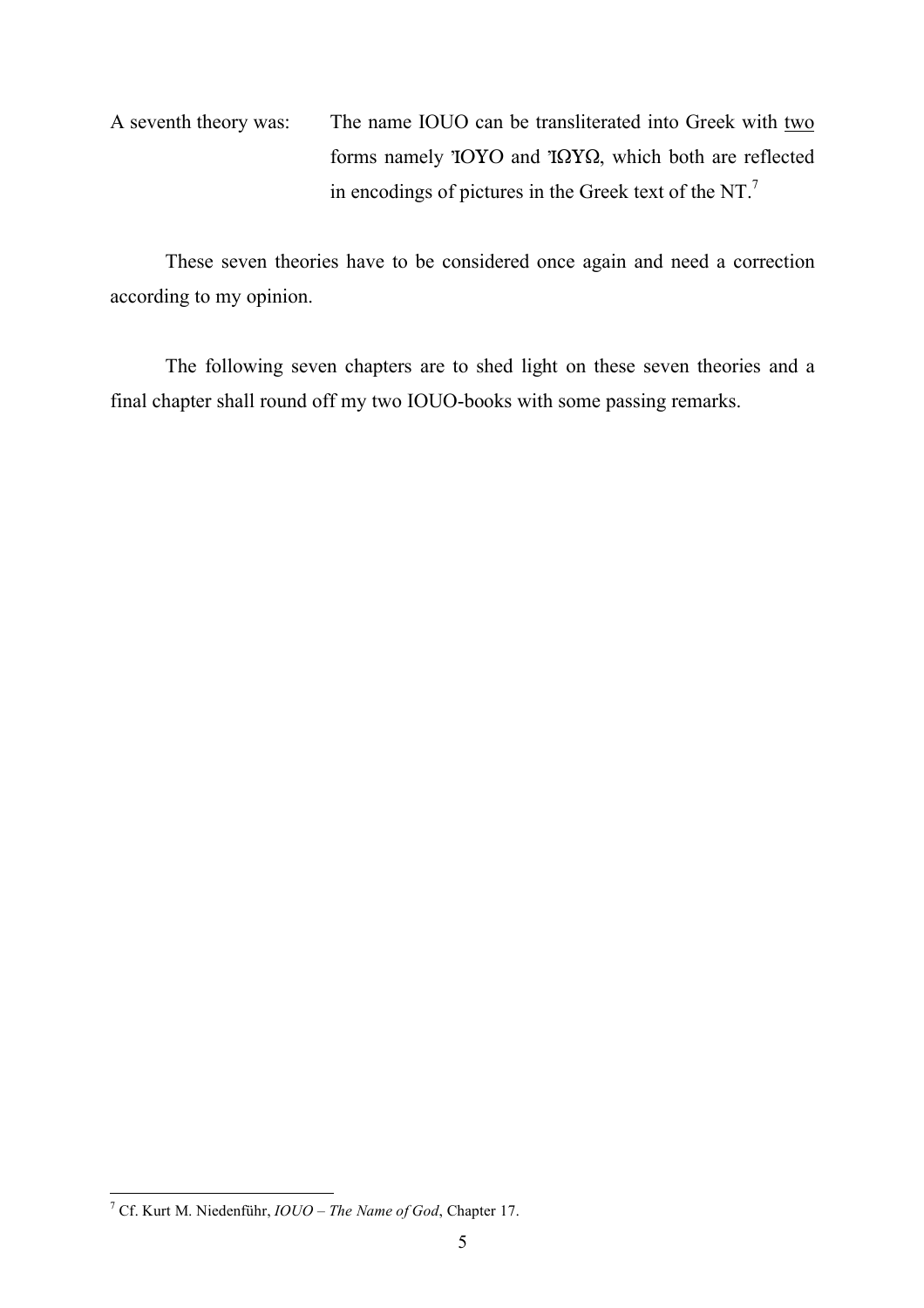#### Chapter 2 – The first theory about IOUO, Yahuh and Yahoh

Can God really reveal his name differently at different times? Did God really introduce himself to Adam as IOUO, to Moses as Yahuh and to the disciples of Jesus as Yahoh? God is the father of the celestial lights, with whom there is not a variation of the turning of the shadow (James 1:17); God remains true to himself. God is a god not of disorder, but of peace (1 Corinthians 14:33). God's eyes look straight ahead (Proverbs 4:25) and his ways are not crooked (Isaiah 59:8, Psalms 125:5, Proverbs 2:15). He is righteous and upright (Deuteronomy 32:4). Can God cause a confusion about the most holy thing that is, namely his name? Do there really exist proves that God revealed his name with different pronunciations?

True, God's name was really pronounced differently at different times by humans. But is God responsible for that?

It is interesting that I could only find clear and distinct encoded pictures in the  $NT$  (John 1) when writing the base-text with  $IOYO$  (and a declined  $IOYOY$ ) instead of  $\dot{\text{o}}$   $\theta$   $\text{e}\text{o}\sigma$ . This is an indication that the original Greek text contained **TOYO** and not only a Hebrew Tetragrammaton or a 'I $\alpha$ <sup>o</sup> as found in the Dead Sea Scrolls on Septuagint fragments. Obviously the writers of the NT did know IOUO and did write it in the form  $IOYO$ . Jesus said in John  $17:26$ : "[...] I have made your name known to them […]" Therefore the early disciples of Jesus knew the Name in the form IOUO and used it in the NT. Jesus didn't make known a "Yahoh" but a "IOUO".

In the same way we can conclude that Moses at the thornbush received a "AOUO AShR AOUO", a "AOUO" and a "IOUO". He didn't receive a "Yahuh". God never changed his name.

Why did God say to Moses: "And I used to appear to Abraham, Isaac and Jacob as God Shaddai, but as respects my name IOUO I did not make myself known to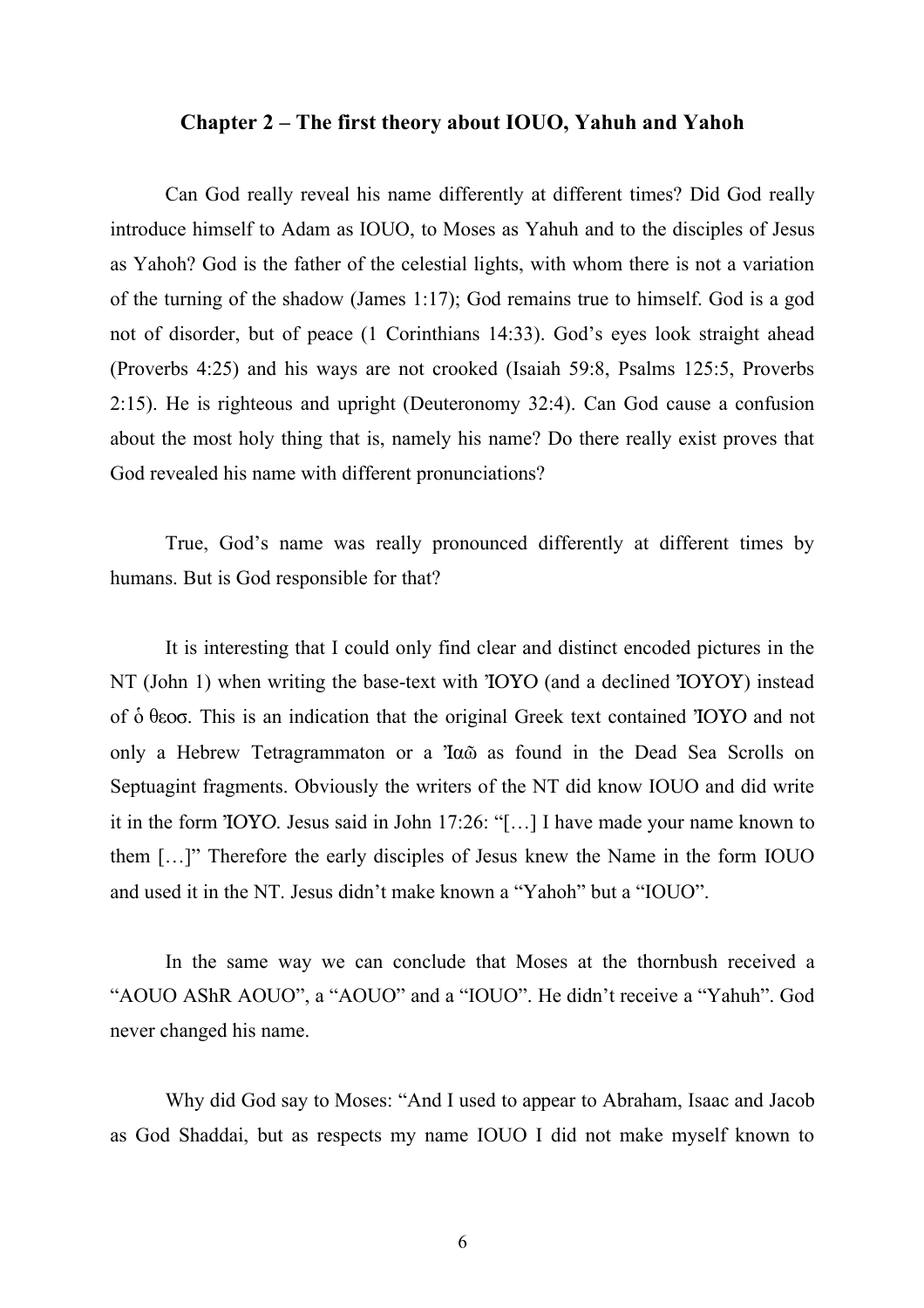them." (Exodus  $6:3$ )<sup>8</sup> Of course Abraham knew the name IOUO (cf. Genesis 18:27). God didn't reveal to Moses a name different from IOUO but made himself known to Moses as a God who really fits to the literal meaning of the name "IOUO": "He is", "He causes to become".

"He is existent" for his people and "causes" a miraculous salvation for Israel "to become". The whole supernatural dimension of this salvation (10 plagues, Red Sea walked through, thundering Horeb, 40 years of Manna falling from heaven, 40 years columns of cloud and fire above the tabernacle and many other miracles) produced a totally different depth of the meaning of God's name IOUO. The forefathers never experienced such a shining brilliance of God's existence of His being with them. The special sense of God's name became concrete.

But God didn't reveal a new pronunciation of his name to Moses. God cannot deny himself, he cannot deny his own name either, which alone is unreachably high (Psalms 148:13). Therefore it is clear that this name at all times was the same, it is the same and will be the same. Zechariah 14:9 says: "And IOUO must become king over all the earth. In that day IOUO will prove to be one, and his name one."

God isn't responsible, that his name during a long period of time was not pronounced as one. God never wanted this situation to arise and he will cause the whole humankind to find back to an only and sole pronunciation of this name, namely the pronunciation IOUO, as soon as the whole earth is reunited under one heavenly rule of his own kingdom (Matthew 6:10). God never was interested in a confusion about his name and its pronunciation. This confusion is the first thing He will remove when his kingdom will be ruling unrestrictedly over all the earth, if not starting this project even already before that.

 <sup>8</sup> Cf. Kurt M. Niedenführ, *IOUO – The Name of God*, Chapter 7.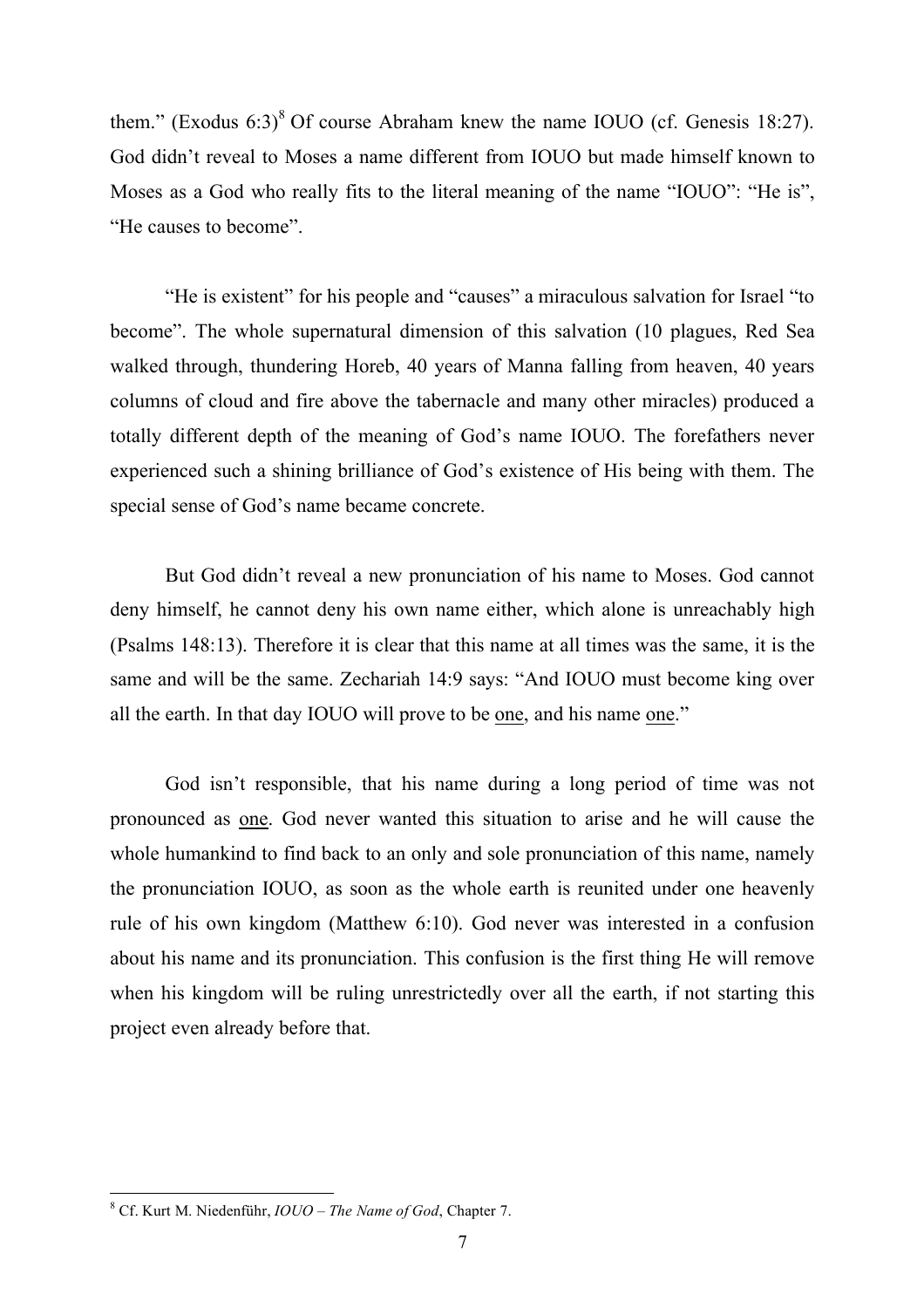This Name of God in Hebrew is the Tetragrammaton  $\overline{U}$ , which originally corresponded to the 4 long vowels I [i:], O [o:], U [u:] and O [o:]. Accordingly, the only correct transliteration is IOUO [i: o: u: o:], a word, which contains special holiness by exclusively consisting of four vowels, i.e. four strong and voiced sounds.<sup>9</sup> It is interesting and also in complete accordance with this pronunciation, that already Flavius Josephus (30-100 C.E.) in his book "The Wars of the Jews" (Book V, Chapter V) in the description of the robe of the High Priest in his treatise on the temple wrote about God's name as follows: $10$ 

"[…] another golden crown, in which was engraven the sacred name [of God]: it consists of four vowels." (Flavius Josephus. *The Works of Flavius Josephus*. Translated by William Whiston, Auburn and Buffalo: John E. Beardsley, 1895)

Heinrich Paret also translates: "Dieß sind die vier Vokale." [These are the four vowels.] (Heinrich Paret, *Des Flavius Josephus Werke*, 1855, p. 553)

The Greek original term that was rendered here as "vowels" reads as follows: φωνήεντα (Flavius Josephus, *De bello Judaico libri vii*, ed. B. Niese). According to the dictionary *Langenscheidt Altgriechisch – Deutsch Wörterbuch* the Greek term for vowel is: το φωνηεν, -εντος. The φωνήεντα of Flavius Josephus is derived from graviers, which stresses the idea of voiced or vocal (Cf. the German translation of vowel: "Selbstlaut" means "self-sound").

Obviously Flavius Josephus – being of priestly background himself – knew that the Name of God exclusively consisted of four vowels, but which he believed not to be allowed to pronounce (Cf. Jüdische Altertümer, book II, chapter 12 § 4). But at least he left us the unequivocal proof - out of the immediate time after Jesus Christ - that the Name of God at that time was pronounced with four vowels, which the first Christians immediately wrote down in the NT.

<sup>&</sup>lt;sup>9</sup> According to *Webster's Encyclopedic Unabridged Dictionary* a vowel is "a speech sound produced without occluding, diverting, or obstructing the flow of air from the lungs (opposed to *consonant*)"<br>Latin: vocalis = with "vox" = with voice, sounding = Vokal (German) = vowel.

 $10$  A link to my book posted by Franklin E. Rhoads on the Internet led me to Flavius Josephus. Hereby I want to convey my gratitude to this gentleman.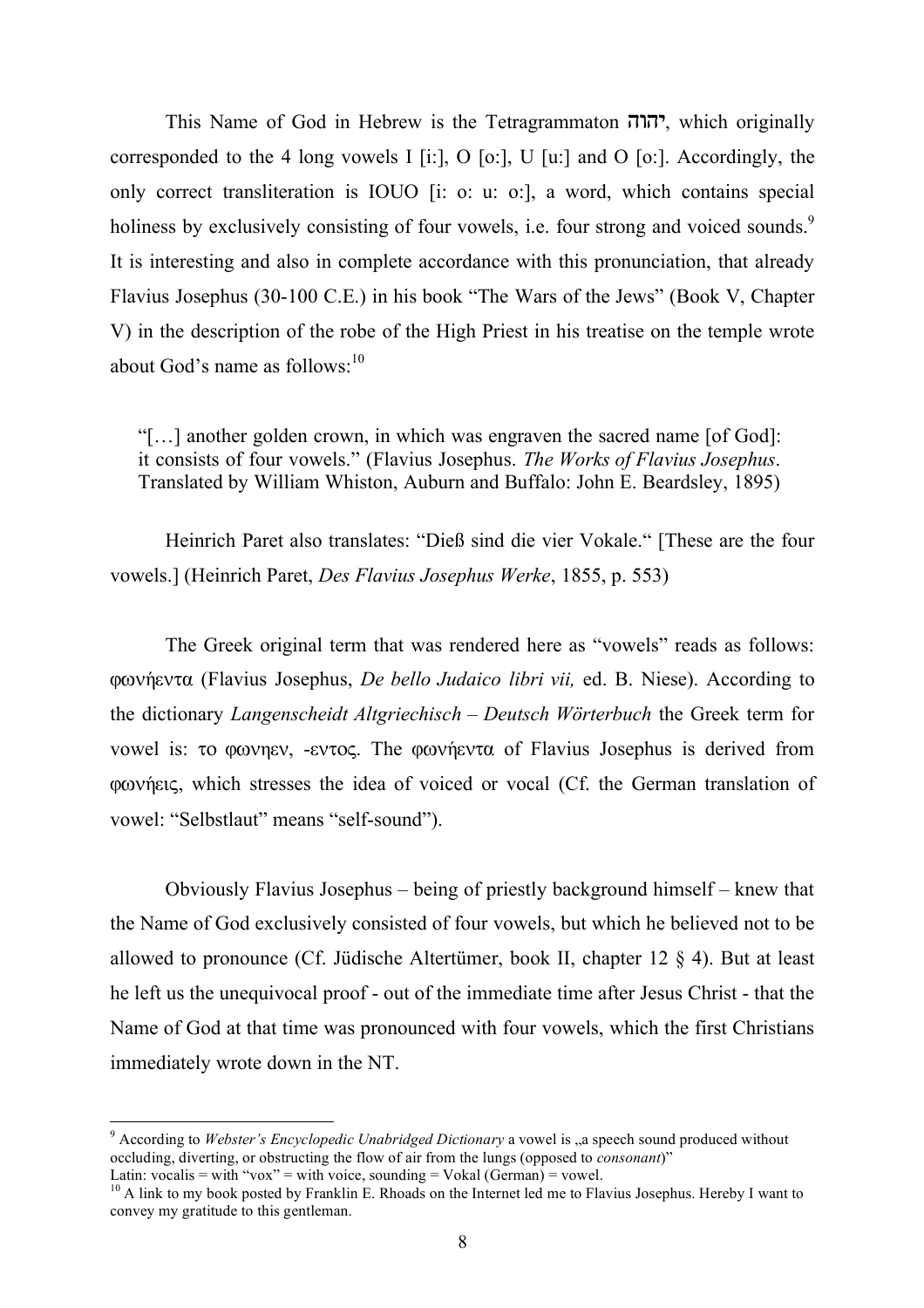But as in those days in the Septuagint all mentions of the Name were changed into Kyrios, likewise also from the New Testament all mentions of the divine name were erased soon, maybe at first only replaced with the Hebrew Tetragrammaton, but then quickly with  $\kappa$  upto and  $\delta$   $\theta$ eos etc.

That  $\overline{1}$ ,  $\overline{1}$  and  $\overline{1}$  originally were used as vowels is also confirmed by the paragraph "VOWEL-LETTERS" of the book *A Practical Grammar for Classical Hebrew* by Jacob Weingreen, Oxford 1959, pp. 6, 7. There it reads as follows:

The original Hebrew alphabet consisted of consonants only; vowels were not represented in writing. Even to-day, the Hebrew Scrolls of the Law which are read in the Synagogues are unpointed, i.e. without vowel-signs. However, long before the introduction of the vowel-signs it was felt that the main vowel-sounds should be indicated in writing, and so the three letters  $\overline{I}$ ור were used to represent the long vowels, thus:

ה represents â, so that **מה** reads mâ. [<sup>11</sup>, *author*]

**P** represents î and ê, so that  $\tilde{C}$  reads mî or mê.

U represents û and ô, so that UM reads mû and mô.

Because these three letters –  $\overline{U}$  – represent both vowels and letters they are known as VOWEL-LETTERS.

Obviously it is the exact other way round! First, they were vowels, then they additionally also became consonants, today they are only mere consonants!

Also the Arabic language has to be considered, which has the same roots as Hebrew but survived the centuries as a living language. How is it in this case? Does its alphabet only contain consonants? If that originally was the case in the Hebrew as well as the Arabic language, then there is a high possibility that the Arabic language would have been the first to remain as a consonant-only script. But let us consider what the book *Aussprache und Schrift des Arabischen* [Arabic Pronunciation and Script] (from Hartmut Kästner and Albert Waldmann, Langenscheidt 1992) remarks on page 7:

<sup>&</sup>lt;sup>11</sup> Why â and not ô? Cf. Kurt M. Niedenführ,  $IOUO - The Name of God$ , Chapter 7, note 22 and Appendix A – 7.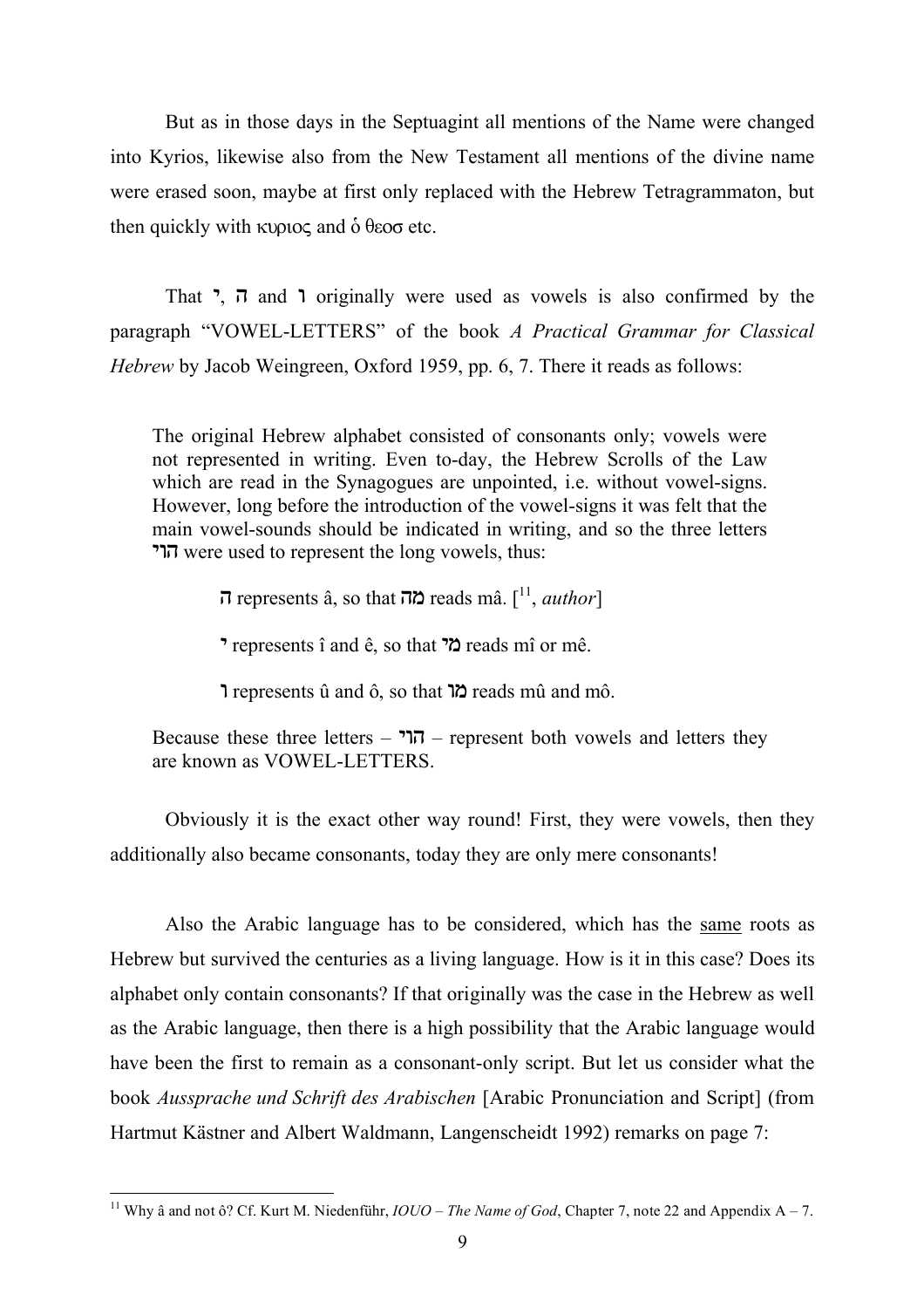The Arabic Script is an alphabet script, represented by 28 letters. These mark the consonants and the long vowels. The short vowels are not represented in the script […]

It is the same with the Adamic alphabet described in my preceding book *IOUO – The Name of God*: Consonants and long vowels as alphabet, short vowels are not written, but only inserted orally by the reader, if needed.

The Arabic alphabet knows the long A [a:]. It corresponds to the Aleph  $\aleph$  in Hebrew and is an unequivocal A.

The Arabic language knows the long I [i:] as a single letter. It corresponds to the Hebrew  $\degree$  (=Yodh).

The Arabic language knows the long U [u:] as a single letter. It corresponds to the Hebrew  $\mathbf{1}$  (=Waw).

Up to this point the parallels to the Adamic alphabet can't be ignored.

But the E and O and the connections to H are not that clear. That would be another interesting field of research.

The pronunciation of the Name of God is holy (four vowels) and pure as well. Therefore it is likely that the  $\pi$  is not being pronounced as an open sound but as a closed one, because the five basic vowels are A [a:]  $(= \mathbf{X})$ , E [e:]  $(= \mathbf{Y})$ , I [I:]  $(= \mathbf{Y})$ , O [o:]  $(=\overline{0})$  and U [u:]  $(=\overline{1})$ . A closed O [o:] is purer than an open O [o:], which is a more of a mixture of O and A.

It is probable that God stressed the pureness (Zephaniah 3:9) and the holiness of his name by using four basic vowels. This is further stressed by the Omicron in the NT-transcription IOYO! Some thoughts to this matter will follow in Chapter 8.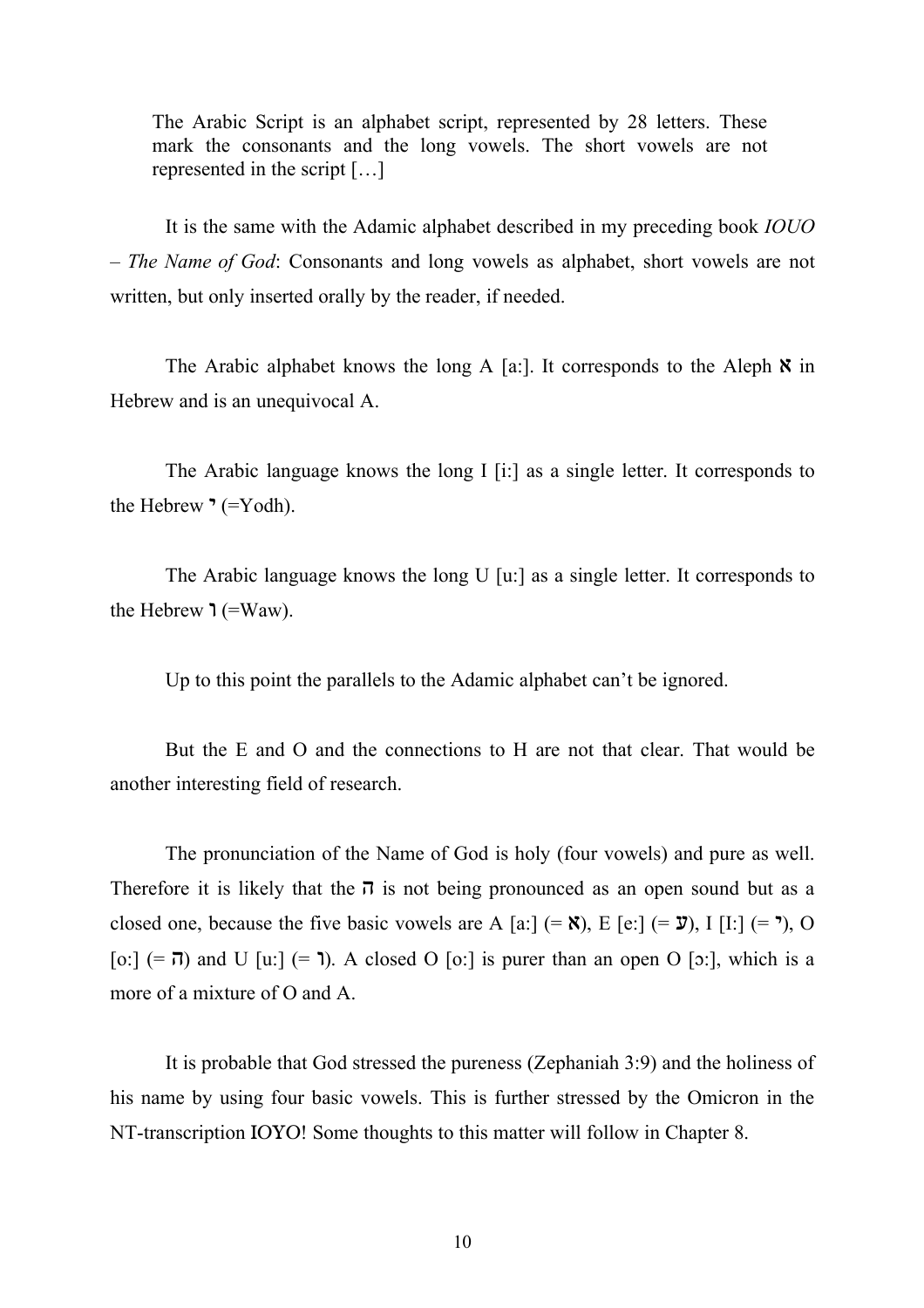And now I want to add a remark to the issue that God didn't reveal to Moses his name as "Yahuh":

In my book *IOUO – The Name of God* I pointed out many patterns, which are in connection with the name IOUO and the pronunciation  $IOUO<sup>12</sup>$  However, if God would have revealed the Name as Yahuh, why can't patterns with Yahuh be found as easily then? At least I couldn't detect any. It is also said that God has put his name upon the place, where temple and tabernacle stood. But temple and tabernacle only point to IOUO not to Yahuh.

Ezekiel 39:7 shows that God doesn't want his name to be desecrated furthermore. Can therefore he himself already have "desecrated" it with confusing revelations of the Name?

As according to Psalms 72:17 his Name shall last forever, which exact name God meant with that? Shouldn't he have better said: "his names shall last forever"?

The H of Yahuh has actually been handed down only since the punctuation (vowelization) of the Massorets. Therefore it seems that the change from  $O (= \pi)$  to H  $(=\pi)$  took place much later than the time of the thornbush and before, obviously much later than assumed in my preceding book.

At the time of Moses and Jesus only IOUO was divinely revealed. The voice out of heaven: "I both glorified it and will glorify it again" (John 12:28), therefore only refers to one pronunciation, not to several competing pronunciations, because this would have more likely harmed a glorification.

 <sup>12</sup> Cf. Kurt M. Niedenführ, *IOUO – The Name of God*, Chapters <sup>2</sup> and 12.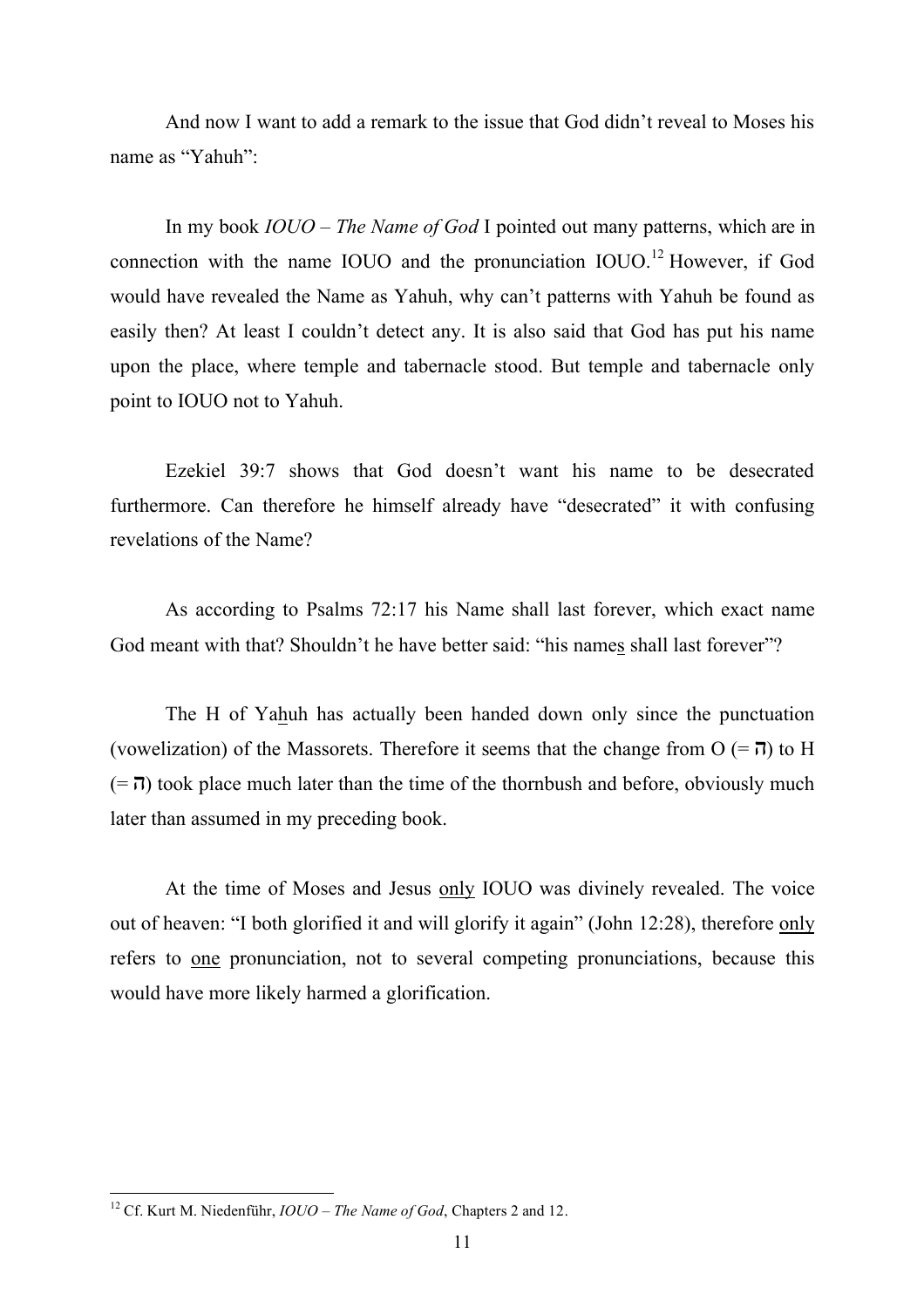## Chapter  $3$  – The second theory -  $7\alpha\tilde{\omega}$  and Yahoh

We have seen that there is evidence about the Name of God that in the 1<sup>st</sup> century it was written only with vowels. It is interesting that also the  $7a\tilde{\omega}$ , which Diodorus Siculus mentioned about the same time, is also written only with vowels.

My former theory was that  $7\alpha\tilde{\omega}$  was a transliterated Yahoh, only that the middle H and the final H couldn't be written, because it didn't exist in Greek.

But the reference to Flavius Josephus made me assume that the  $7\alpha\tilde{\omega}$  was nothing else than the transliteration of IOUO  $(= 70 \text{YO})$ , of which the "OU" in the middle was transliterated with " $\alpha$ ", because a U didn't exist as a full letter in Greek (the Y only in Koiné is a U-substitute following vowels meaning O), and the "OU" could be a sound similar to  $\alpha$  when spoken quickly.

The Ia<sub>Ô</sub> is known through fragments of the Septuagint from the Dead Sea. Therefore the  $T\alpha\tilde{\omega}$  could be an invention of the translators of the original Septuagint, who were confronted with the difficulty of rendering the many thousands of mentions of the Name of God of the Hebrew original with a Greek proper name, which was as equivalent as possible.

Today it is the same problem after all: How should you write IOUO in the different languages, if you want to achieve a precise pronunciation like the Hebrew IOUO and also want to use the characters that can be found in the language?

When writing IOUO in German, this still is easy.

When writing it in English, I have to add the international phonetic transcription in order to teach an English speaking person the exact pronunciation, in order to avoid a pronunciation as [aiouo].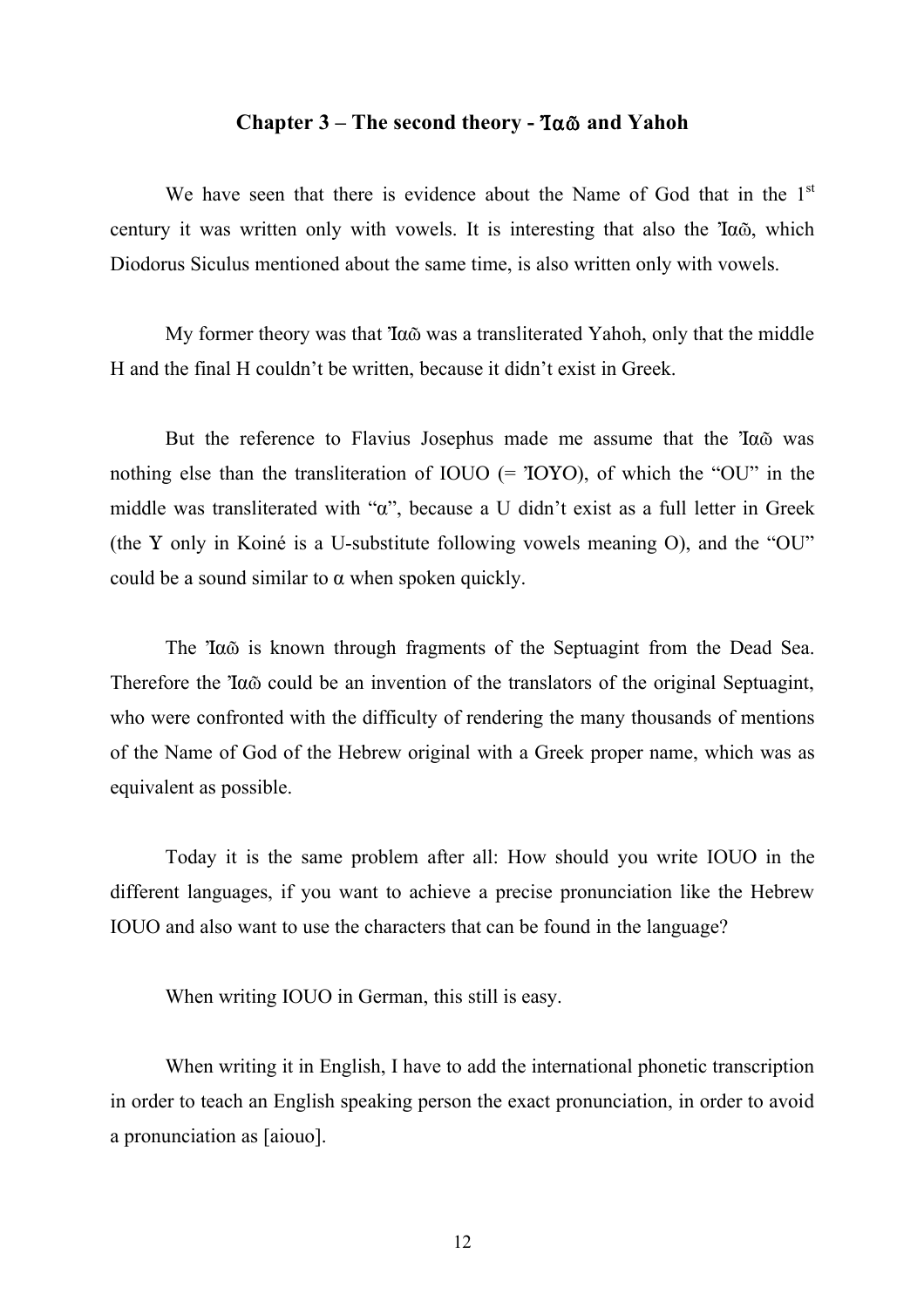In French it is even more difficult. A French speaking person probably would pronounce IOUO as [iuo]. Should you write "Iauouo"? In Russian we write ا ڀُ" and in Turkish OUO , in Spanish ÍOUO and in Italian Iouo, but in Arabic:

The Chinese language would have a certain range of characters, but a name usually is written with two characters at most. It would be possible to write it in Mandarin Chinese: . This would on the one side have the same meaning as AOUO  $(= I \text{ am})$ , namely "there is  $-$  me". And on the other side it would be pronounced similar to IOUO: iou – wo (Pinyin: **yôuwô**). However it doesn't sound that way in other Chinese dialects.

It is not possible to render the IOUO into every language with a hundred percent exact transliteration. God can expect, of course, that you learn IOUO as a foreign word or define it from scratch in any language. Other names are often handled in this way. For instance, nobody in Germany has pronounced the name "Reagan" in exact German but left it English. But then the danger is that the same happens as with the first century when Greeks pronounced PiPi when reading the Hebrew Tetragrammaton.

It was probably the same difficulty for the translators of the Septuagint. This could be the origin of  $T\alpha\tilde{\omega}$ , in which at least the principle was preserved to write the Name of God only with vowels because of its holiness. It was a mere makeshift intending the smallest desecration possible of the most holy Name IOUO.

Let us summarize:

The Ia<sub>Ô</sub> is no evidence that the Name of God was pronounced Yahoh in Jesus' times. It is rather a hint that the Name originally was pronounced IOUO and that it was also pronounced IOUO and consisted only of vowels in the time of the Septuagint and Diodorus Siculus, and therefore in the time of Jesus and his disciples, too.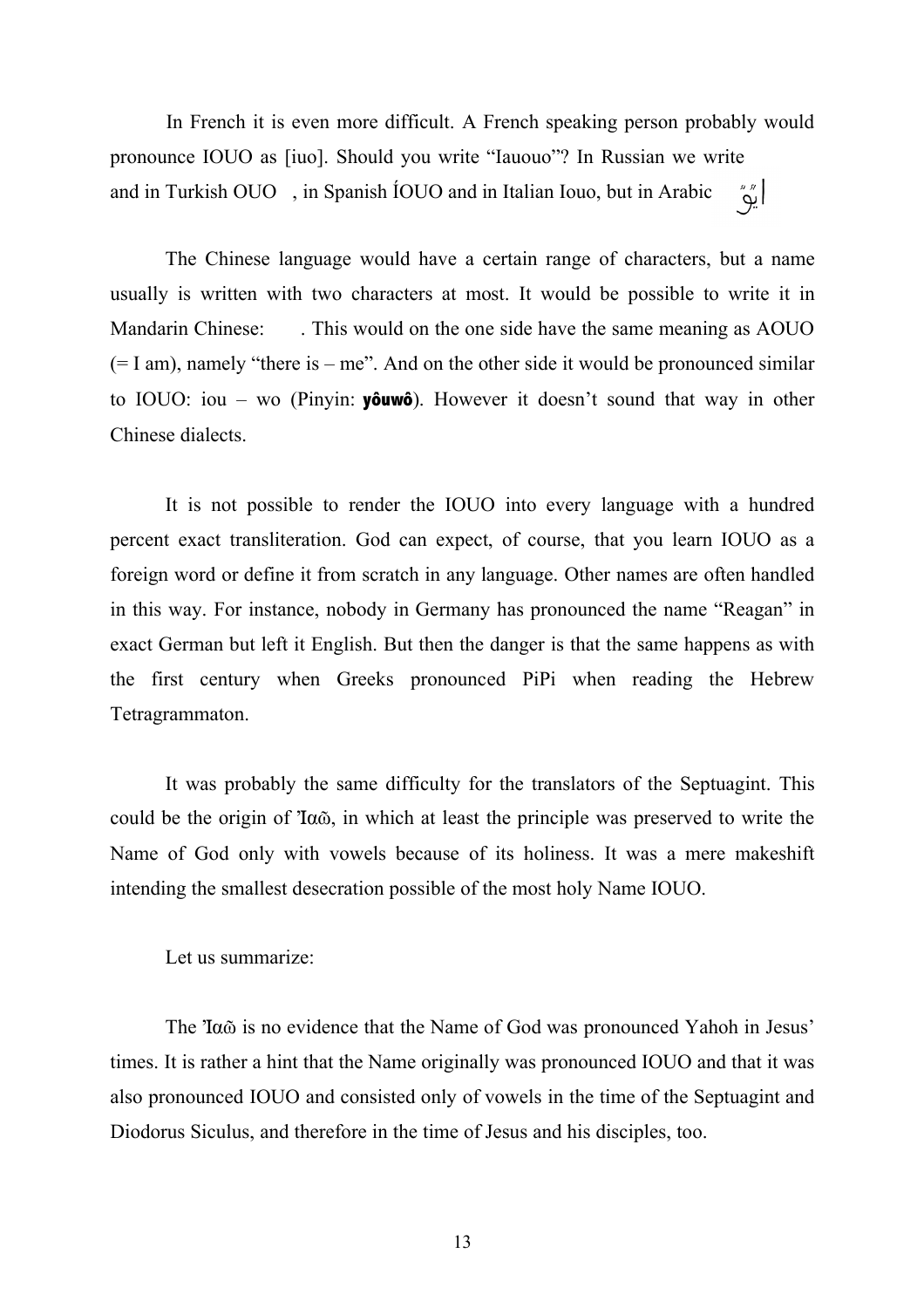The *Ia* $\tilde{\omega}$  gives us evidence that God on the contrary didn't reveal his name pronounced differently in different eras.

ÍaÔ is a direct and immediate hint to IOUO.

The transliteration of the Hebrew name Jehu (יהוא) indicates that also in the times of the Septuagint a transliteration from OU  $(T)$  to OY was known, because in the Septuagint Jehu is called *Tov.* And the transliteration *Tov* $\delta \alpha$ *iov* $\epsilon$  (= Jews) from the  $Hebrew$  יהודה (= Judah) indicates  $OU \rightarrow OY$ .

But other names were transcribed with  $O U \rightarrow A$ .

For instance: Elijah אלי<u>הו</u> + E $\lambda$ ו $\alpha$ c was transcribed with a graecizing ending.

Therefore it was totally consistent with the habit of name translation in the Septuagint to transcribe IOUO as 'I $\alpha$ <sup>o</sup>. Also many difficulties of name transliterations occurred in many cases of names in the Septuagint. To  $\alpha\alpha\kappa$ , e.g., is a very far-fetched transliteration of the Adamic IZChQu (Hebrew **יצחק**).

It is interesting, that obviously also the Hebrew  $\vec{\theta}$  was often transcribed with  $\alpha$  $=$  A in the Septuagint. For instance,  $\overline{A} = A\beta \varepsilon \lambda$  (Abel), הגר $= A\gamma \alpha \rho$  (Hagar) etc.

It was therefore logical to render also a יהו 'vith 'Ia and IOUO ( $\tau$ רהו $\pi$ ) with ÍaÔ.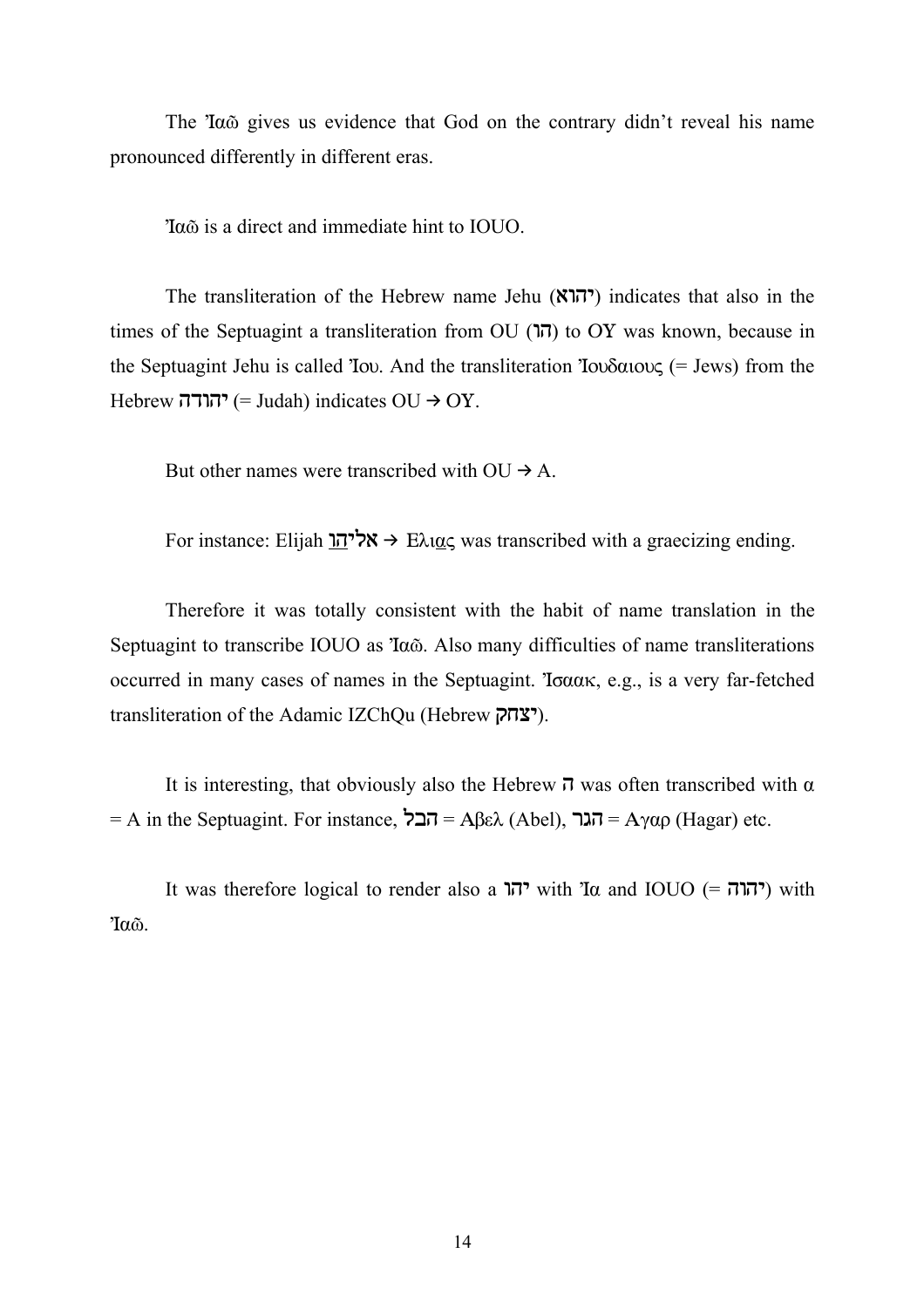#### Chapter 4 – The third theory – Yahoh and Yehoh derived from NT-names

We have already seen that Yahoh can't be derived from  $T\alpha\tilde{\omega}$ . But I have also held the theory that Yahoh as well as Yehoh can be derived from NT-names containing parts of the Tetragrammaton and therefore can even be considered as an inspired form of the Name of God, because the NT is the inspired word of God. That is not the case with the Septuagint. What can be said to this matter?

In the NT the following parts of the Tetragrammaton can be found:  $\alpha(\varsigma)$ , iou,  $\alpha$  and  $\alpha$ . The  $\alpha$  is only a Greek genitive of  $\alpha$  and therefore  $\alpha$  doesn't indicate the pronunciation IOUO.

However, the I $\alpha$  obviously is a transcribed IOU (or at least IO) as already pointed out with Elijah.

**The In can only be found in Ingove** and is derived from to the Hebrew **III.** It is simply the  $\cdot$  combined with the short vowel Shwa inserted between  $\cdot$  and  $\mathbf{W}$ . The In therefore doesn't indicate Yehoh as an inspired Name of God. But it can only be traced back to the transcription of the Hebrew ישוע (= Jeshuah). Obviously there it was taken into account that some Jews said I<sup>e</sup>ShUE instead of IShUE as a result of language slur in the course of many centuries. The Septuagint in 1 Chronicles  $24:11$  uses  $\eta \sigma \infty$  for Jeshuah. This appears to be the origin of the name  $\text{Tr}(\cos \theta)$  in the NT.

Therefore neither Yehuh nor Yehoh can be proven by the NT.

The  $\text{To from } \text{Toov}_S$  is no proof for the pronunciation IOUO (or IOU or IU from IOUO), because I $\omega$  $\alpha$  is only a proof for  $\alpha$  Febrew  $\alpha$  and is only a proof for the fact, that the Septuagint transcribed the  $\mathcal{V}$  into  $\mathcal{I}\omega$ , a hint that already at that time the Waw was pronounced O instead of U.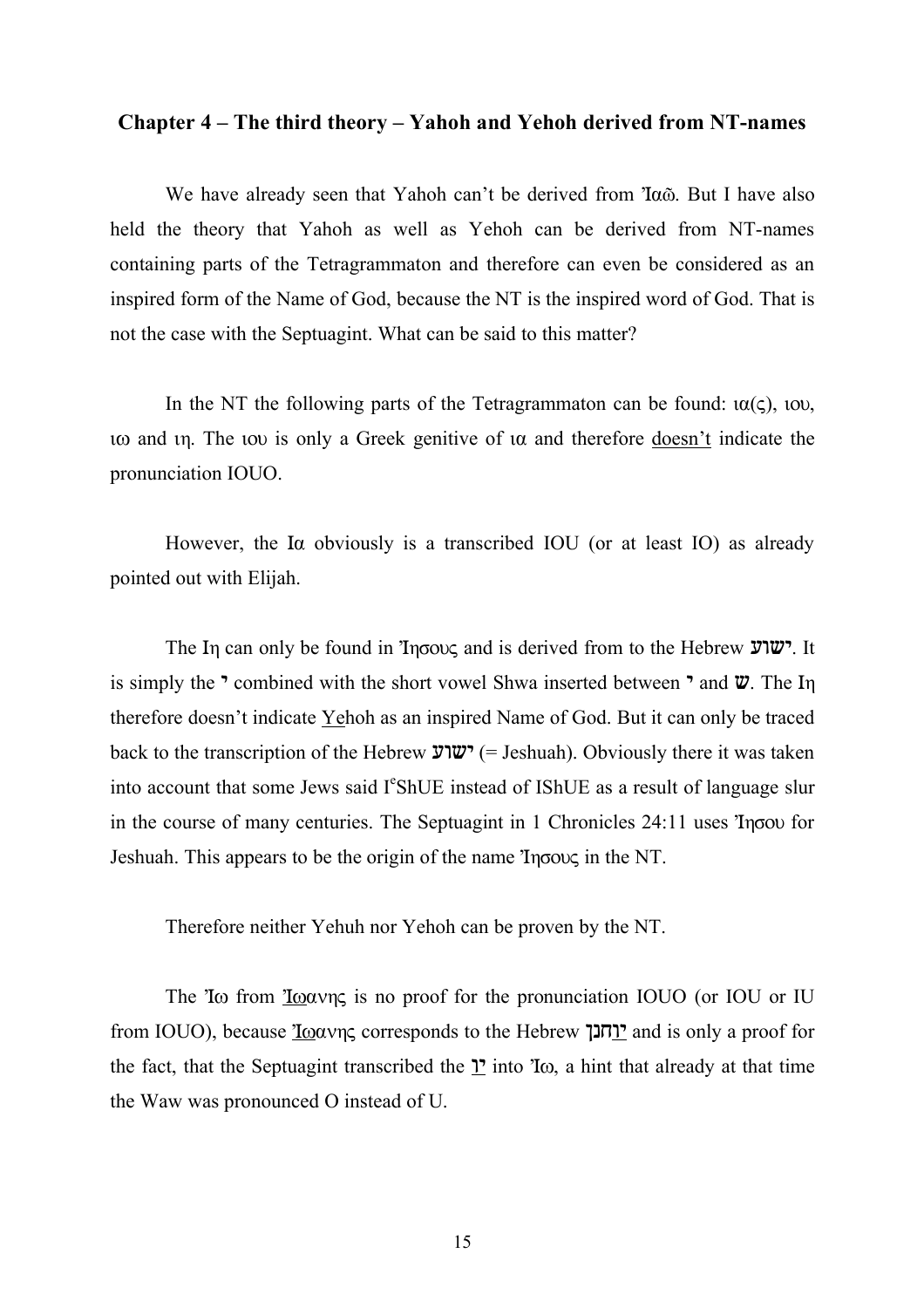However, the  $\mathcal{V}$  is an abbreviation of the whole name IOUO, with only the first and third letters appearing. It is therefore a shorter and contracted IOU. The  $\text{To}$ therefore indirectly indicates IOU. Or this can at least be assumed.

But the  $\Omega$  is actually a transcription of U (= 1). The T<sub>w</sub> in no case is a proof or an inspired hint to a god-given Yahoh or Yehoh, as we assumed in the first place.

יוחנך in 1 Chronicles 3:15 of the Septuagint is a I $\omega$  $\alpha v$  (= Johanan), similarly  $\text{Tr}\,\mathbf{X}$  in 2 Chronicles 34:8 is a  $\text{Toaya\&}$  (= Joahaz), also יואל in 1 Chronicles 27:20 is a Iwn $\lambda$  (= Joel).

The transcription of Joah in 2 Chronicles 34:8 is interesting: Hebrew:  $\overline{N}$  $\overline{N}$ <sup> $\rightarrow$ </sup> Septuagint: <u>Iova</u> $\chi$ . Here appears an indirect hint to IOU again.

If you compare Joah with Joahaz you can see the parallels in Hebrew:

 $\mathsf{H}\mathsf{H}\mathsf{H}$ יואחז + יואח

This is also the case with the two transliterations:  $Iow\alpha\chi + Vow\alpha\zeta$ 

The  $\text{To}$  is therefore very near to the IOU and the translators of the Septuagint obviously brought that to the fore.

You can see as a summary that the NT-names containing parts of the Tetragrammaton aren't inspired hints to the pronunciations Yahoh or Yehoh of the Name of God or a possible divine revelation of the Name of God in a form deviating from IOUO.

They merely indicate the habit of translating Hebrew names into Greek according to the Septuagint at that time.

16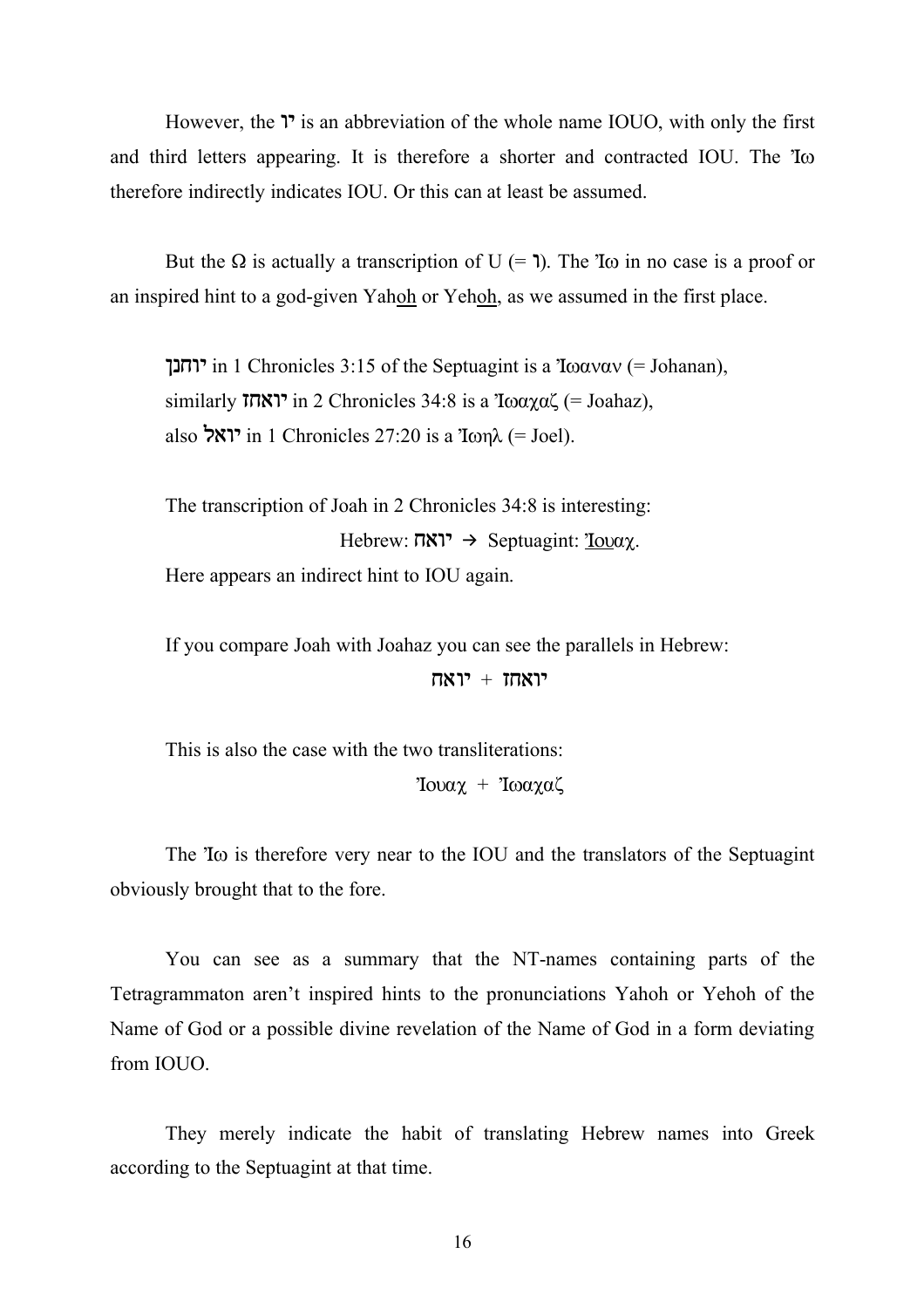The NT with its names doesn't provide us with evidence for a form of the Name of God deviating from IOUO.

The  $\text{To}$  of  $\text{To}$  is of course also a result of the fact that the Greek language contains no U as a full letter. In Koiné Y was used as a U-substitute after vowels. Later also the diphthong "OU" was used as a clear U. The Septuagint uses  $\omega$  for U, which leads us to the assumption that at that time already Waw was (alternately) pronounced as O instead of U. Or that  $\omega$  was only a makeshift solution for the transcription of U  $(=1)$  and 1 at that time was pronounced exclusively as U like original Adamic.

As a consequence, no sound shift from  $\overline{\mathsf{1}}$  to  $\overline{\mathsf{1}}$  in the era before Jesus can be proven with the Septuagint.

In this context the Vulgate is also interesting, because e.g. in 1 Chronicles 15:21 it shows that  $\overline{U}$ IIIV is transcribed with Ozaziu (= Azaziah; Greek: O $\zeta$ iac) and that in 1 Chronicles 25:4 בקיהו is transcribed with Bocciau (= Bukkiah; Greek: Βουκιας). Here the U appears again despite the fact that it was practically hard to transcribe it into Greek.

The "iau" of Bocciau is a construction similar to the 'Ia<sub>®</sub>. In Latin the translators either thought of the ÍaÔ. Or they wanted to translate the Hebrew IOU in an exact way but already rendered the  $\pi$  (=O) as "A" following the Greek  $\alpha \in \mathcal{L}$ . Maybe, however, because the Hebrew long vowel  $\vec{\theta}$  was known as an "A"-sound at that time.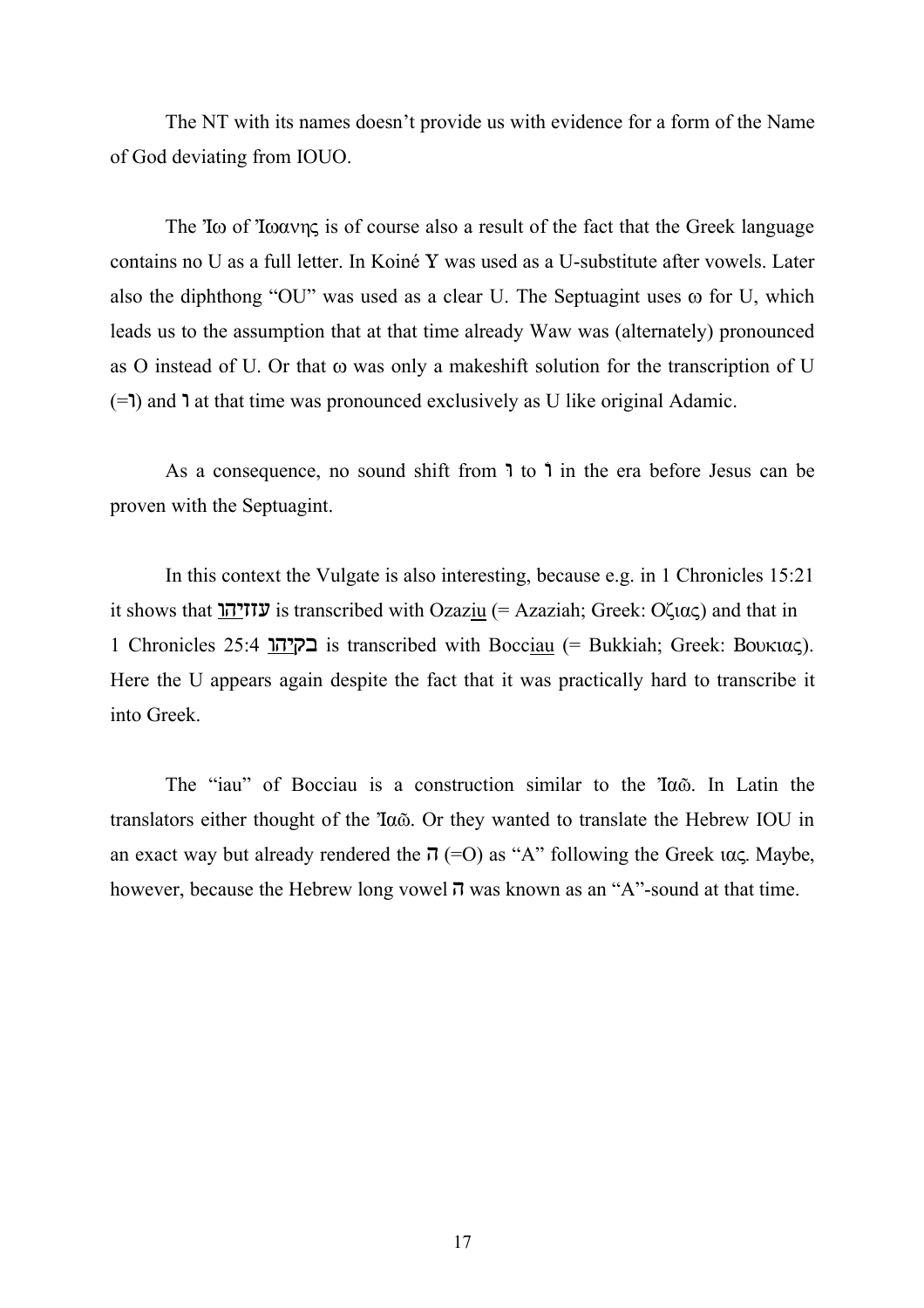# Chapter 5 – The fourth theory – The Halleluiah

In my previous book I held the opinion that the four times Halleluiah of Revelation Chapter 19 (Verses 1, 3, 4 and 6) have to be considered as an inspired proof for "Jah" as an abbreviation of the Name of God and also as a proof for the inspiration of the "Yahoh", which suggests a "Yahuh".

But as we have seen in the previous Chapter, the influence of the Septuagint on the New Testament and its original text has been immense. When we see a Halleluiah in Revelation 19 our first question should be:

Does this Halleluiah derive from the Septuagint transcription of the Hebrew הללויה, a term often used in Psalms and meaning "Praise IO"?

Exactly that is the case!

The Septuagint transcribes the Hebrew Halleluiah into " $A\lambda\lambda\eta\lambda$ ovia."<sup>13</sup> and exactly this word appears in the NT. Some write  $A\lambda\lambda\eta\lambda$  oviá (e.g. Nestlé-Aland) and Aλληλουιά (e.g. Westcott and Hort). However, the Greek text of The Trinitarian Bible Society, London writes Άλληλουϊά. Dr. J.J. Griesbach writes in his text: Άλληλούϊα. It is therefore written once with spiritus asper and once with spiritus lenis.

The NT therefore does in no way prove an H at the beginning. Thus we can conclude that the final H is not proven, either.

Obviously the translators of the Septuagint in principle translated the Hebrew  $\pi$ into an A.

In Adamic it was OLLUIO (Hebrew והללויה! They changed both O's into an A.

 <sup>13</sup> Cf. *Septuaginta* ed. Alfred Rahlfs. Württembergische Verlagsanstalt, Stuttgart, 1935.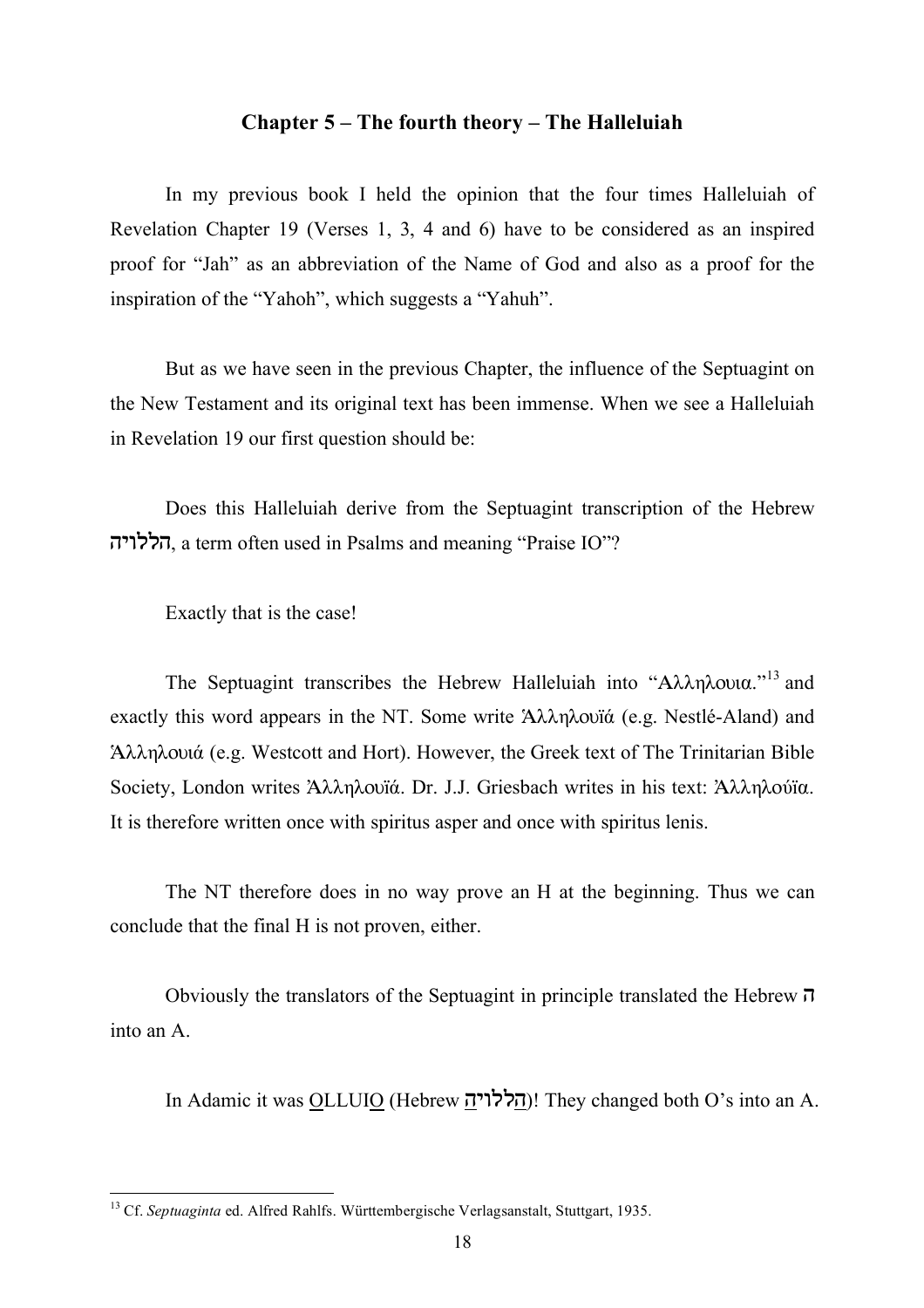That means, that the " $\alpha$ " from Halleluiah is in no way an inspired proof for a "Jah". The " $\alpha$ " is only the Septuagint equivalent for the IO, which was simply adopted in the NT, because the Septuagint was extremely common and was noticed by the Christians more than the Hebrew original. Neither does the A of " $\alpha$ " indicate a different divine revelation other than IOUO, nor does the "ia" prove or indicate an H at the end of "Jah", which the Greek script would have had to omit, because Greek contains no final H.

If actually Halleluiah with H twice was right, why did the Vulgate in Revelation 19:1, 3, 4 and 6 use " $\triangle$ llelui $\frac{a}{a}$ ", although it easily could have used an H in Latin?

It is really possible that to this time the  $\vec{v}$  was not already used as an H or very rarely used as an H. It was used mainly as a long vowel A.

It was not until the Massorets that the Jah was stressed in the form  $\vec{v}$ . But that was many centuries later.

The Quamets, however, indicated an O-sound here as well, because Quamets is an  $\lceil$ o: $\rceil$ -sound. It is a sound between a dark A and an open O, more sounding to O. The  $\vec{v}$  of the Massorets therefore clearly indicates an IOUO, based on the assumption that the  $\bar{\eta}$  in the course of time changed from O into H, but the O-sound couldn't be entirely abandoned.

Many of the words the Massorets punctuated did contain an O standing next to the  $\overline{\mathbf{u}}$  in the form of **'** or as Quamets or as  $\Box$ .

Therefore in the course of centuries the original meaning of  $\vec{n}$ , namely O, didn't vanish completely. It is possible that even the pronunciation IOUO was known to the Massorets, but their superstition forbade them to punctuate this. How good at least that the O of IO was able to prevail in the form of a Quamets.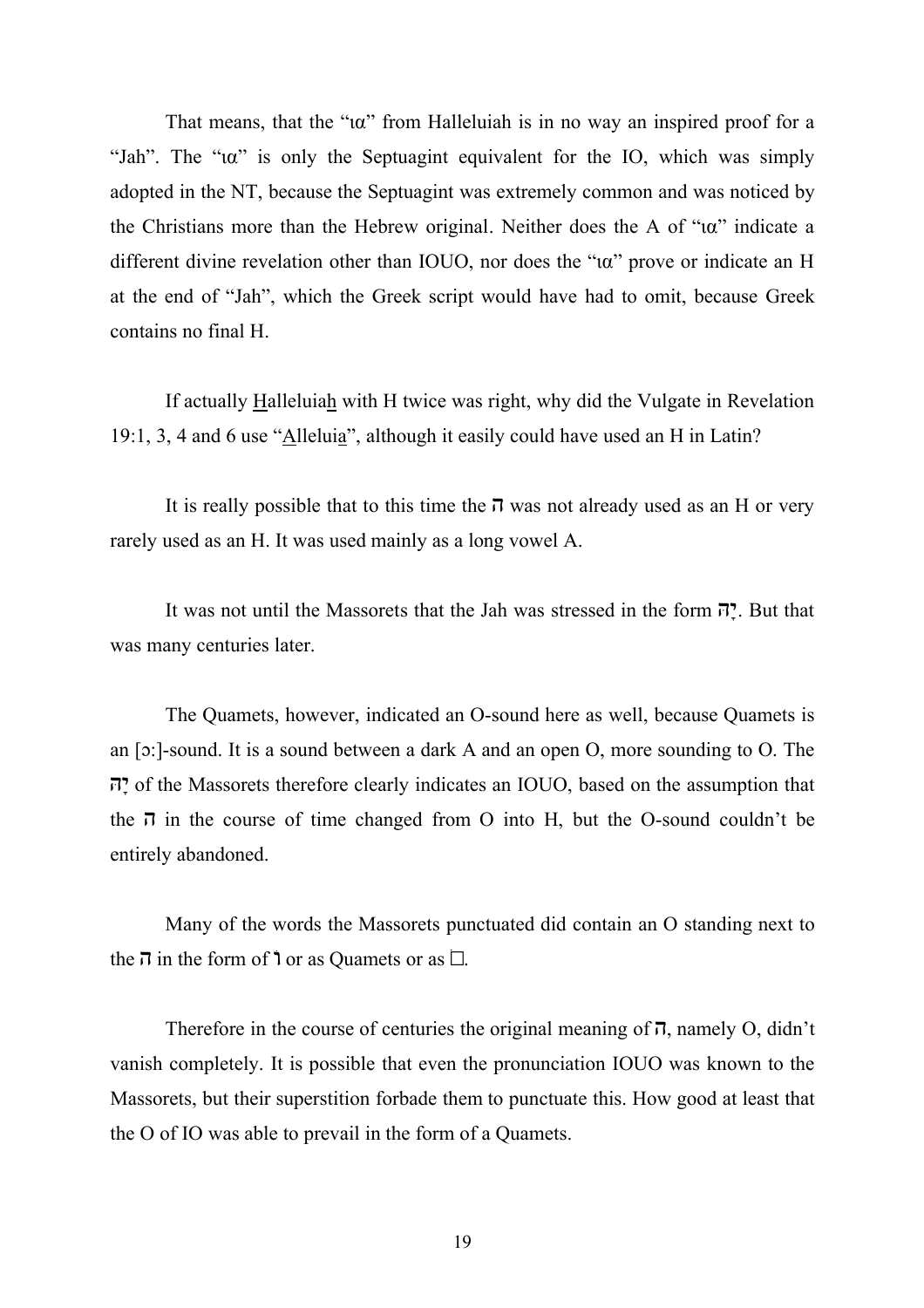But of course one question remains unanswered:

Do some variant readings of Halleluiah exist in the original text manuscripts of the NT, which would not write "ia" but "io" instead, and only the long lasting influence of the Septuagint changed the " $io$ " into " $i\alpha$ "?

Of course, this is only mere speculation, but it would be consistent with the idea of the whole Scripture being inspired (2 Timothy 3:16).

But on the other side, it is not inconsistent with the idea of inspiration that in the Greek original text of the NT simply the Greek of the Septuagint was adopted, even though touching the Name of God.

The " $\alpha$ " of the Halleluiah of the Revelation therefore is in no way proof against the pronunciation "IOUO". On the contrary, it rather supports this pronunciation.

The A of " $\alpha$ " is only a result of the difficulty of transcribing the Name of God from Hebrew into Greek already mentioned several times. This led to 'Iao in the Septuagint and also to this " $\alpha$ ", which in the case of many names also led to " $\alpha\zeta$ ".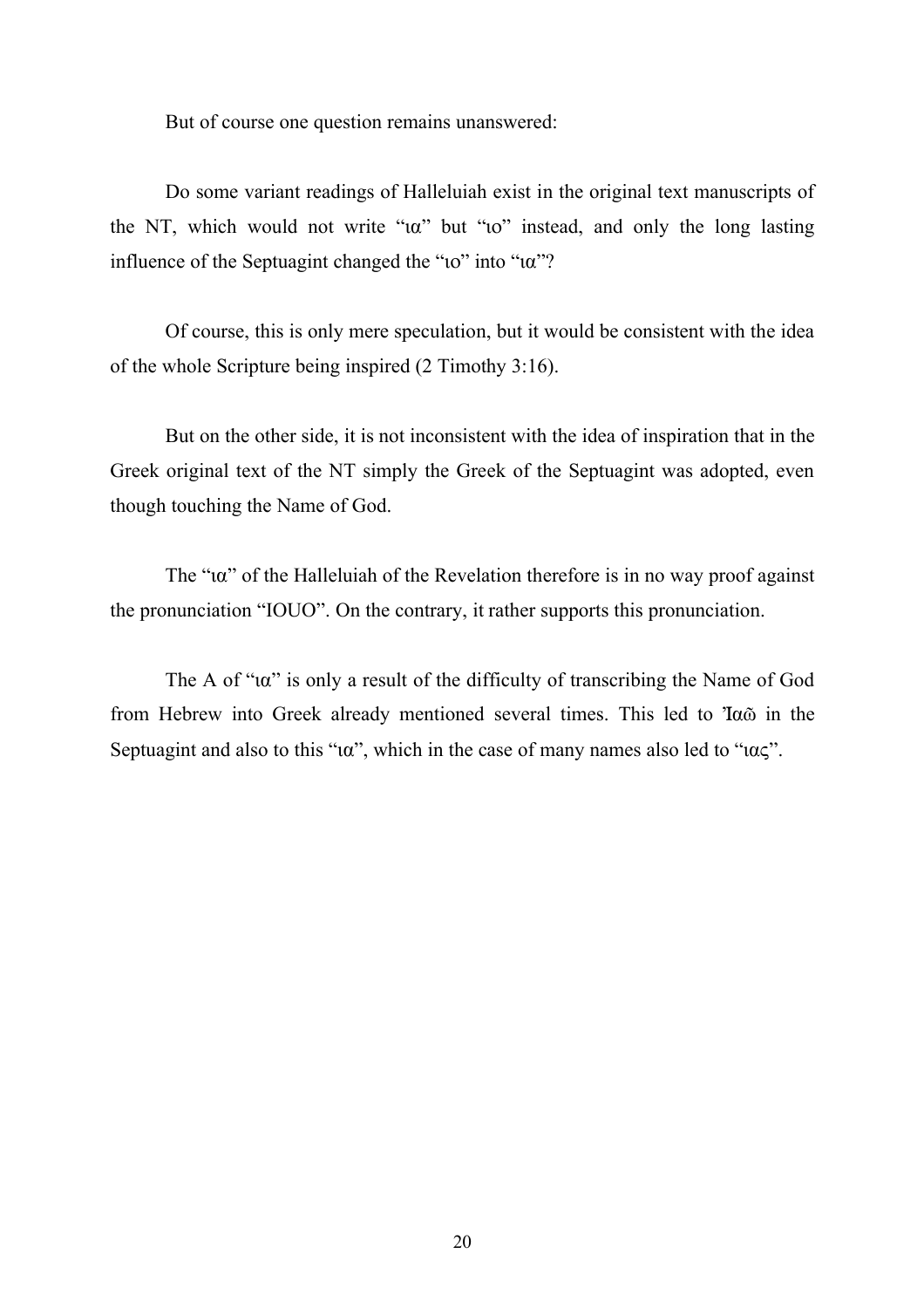#### Chapter 6 – The fifth theory – The Yahuh and Yehoh of the Massorets

The Massorets have punctuated Yahu and Yeho instead of  $\Pi$ יהו (= IOU) in names that contain parts of the Tetragrammaton. Therefore I thought that Yahuh has its roots at the times of Moses. I also thought that this was a proof for Yehoh having been used at any time or any place.

But as demonstrated in the previous chapters the Massoretic text with its punctuation was developed many centuries after the time, when the Jewish priesthood still existed. And therefore we must doubt that this long handing-down of the Hebrew pronunciation leads to any backward conclusions about pre-Christian times.

The Yahu is only proof for the U in IOU. And the Yah of Yahu is more likely proof or a hint to "IO" in IOUO than to a former Jah or Yahuh, as already demonstrated in the previous chapter.

The Yeho as in Jehoshua and Jehonadab more likely points to the connection with the thoughts about  $\text{Yn}$  already pointed out in chapter 4. It is likely to have its roots in the sound shift from  $\mathbf{1}$  to  $\mathbf{1}$ , i.e. from U to O in the case of Waw. Or it maybe has its roots in the tradition of the Greek transcription of  $\mathbb{I}^{\bullet}$  into  $\mathbb{I}\omega$ .

In no way the prefix Yeho and the suffix Yahu somehow prove that God would have revealed his name with Yahuh in any time, or even that the "Yeho" would indicate that the "Jehovah" was actually inspired.

It could only be that the Massorets with their cursed superstition, which already led to the punctuation  $\vec{\theta}$ , again let themselves be influenced in their punctuation of the prefix IOU and therefore punctuated  $\overline{17}$ . But this does in no way indicate an inspiration. The idea of "Jehovah" being an inspired pronunciation of the Name of God is really ridiculous.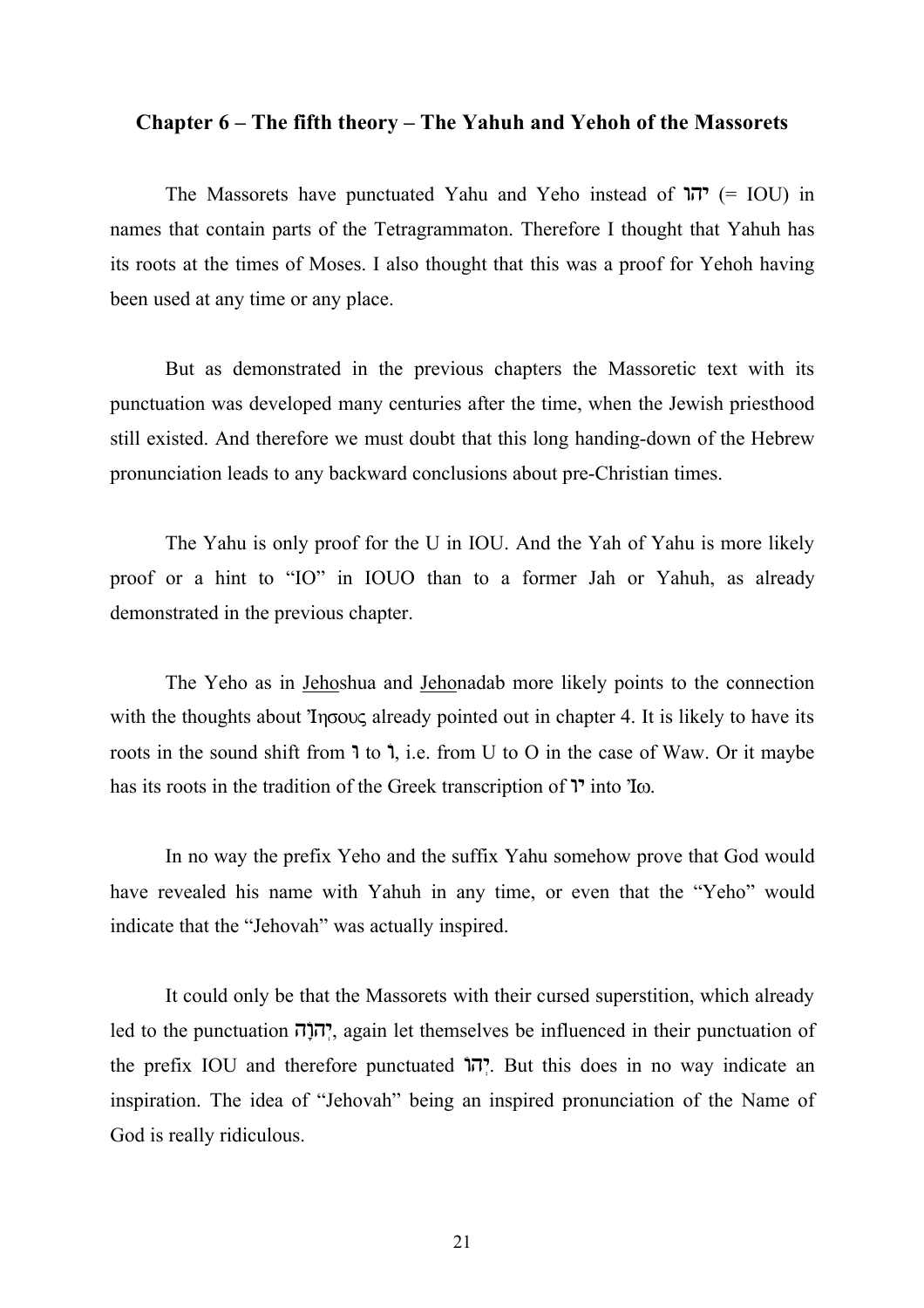Although the intention of the Massorets' punctuation system was to preserve the Hebrew Bible, it only cemented Hebrew of the Middle Age, which was not the Hebrew of the days of Jesus, Moses or Adam. They only thing left were hints that lead to a picture of the Adamic original language.

The Septuagint, of course, helped to cement a certain understanding of the Hebrew language, too. This echoed in the NT. And also the Vulgate had its share in cementing.

But one thing is clear:

In spite of all this confusion God didn't leave himself without witness (Acts 14:17). Otherwise his name would have been erased. The Name really is unreachably high (Psalms 148:13) and also the Yahu or Yeho of the Massorets were not able to remove it from that place.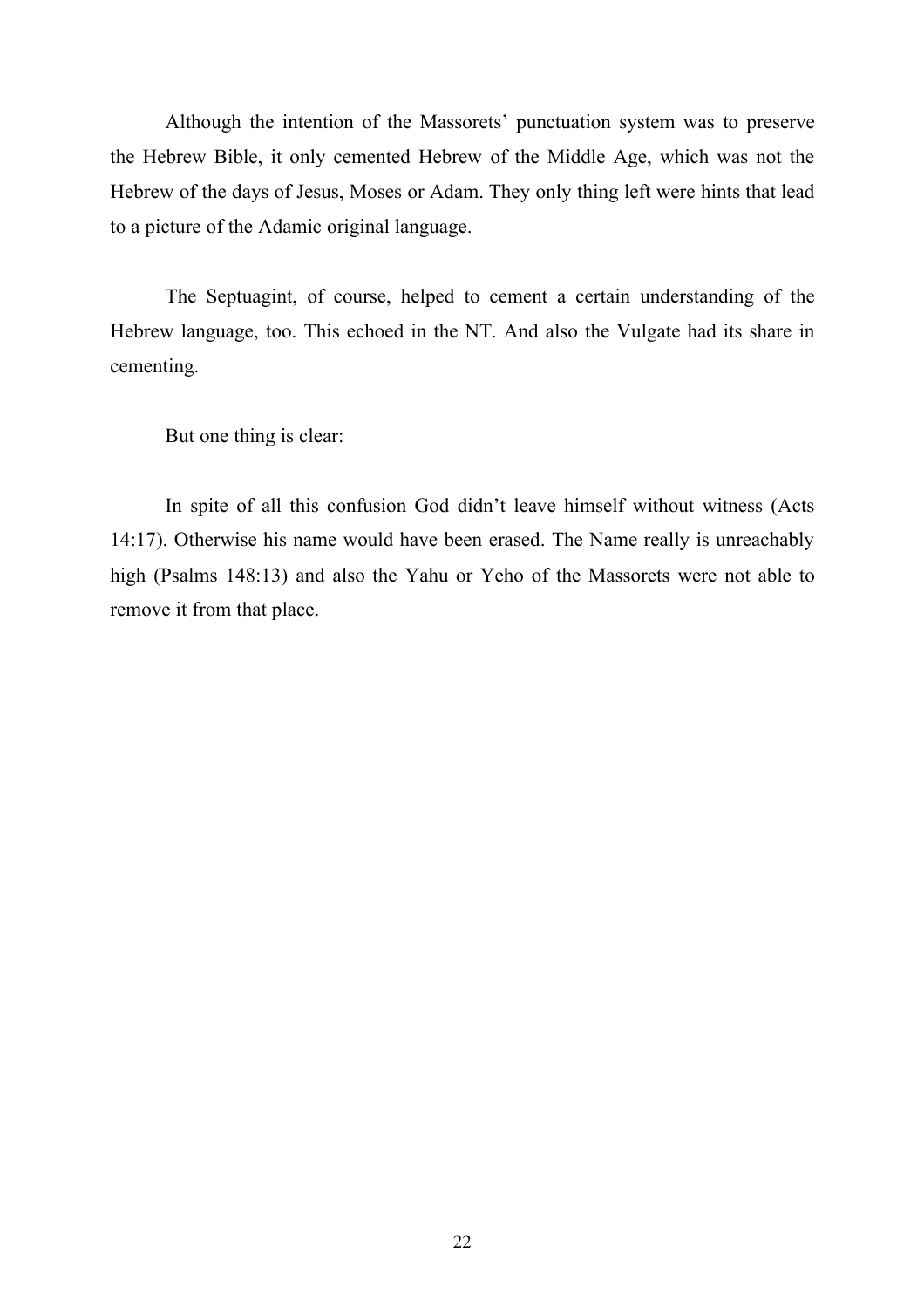#### Chapter 7 – The sixth theory – The Stress of the Name

I held the opinion that the stress in Adamic was not determined exactly, but that the stress was as free as the insertion of short vowels. This could have led to a broad variety of dialects, which still could have been easy to understand. This would have fitted to Gods habits, because in the creation he determined a variation of races and species to descend from a basic species or genus.

Even now I can't prove that the Name of God has one precisely determined stress, of course. But I think that there are lots of reasons to believe that the stress should be on the first letter  $(= I)$ . Why?

The Hebrew language in general stresses the last syllable. But this wasn't necessarily so in all times.

The connection between the AOUO and the human cry for help and cry of pain as in German: "Aua" (English: "Outch"), which is documented in one way or the other in all languages – an original cry or basic cry (German: "Urschrei"), so to say – suggests anyway that the stress is at the beginning. German: "Aua" (English: "Outch") is being stressed at the beginning.

But also another circumstance forces me to think that way:

The "I" of IOUO without any doubt is the most holy and most important letter of that word. "I" means "he", therefore a person, namely the person of God! OUO is only a verb, an activity, which this person is carrying on. Therefore this most important letter "I" should be stressed.

When stressing the "I" you get a much easier pronunciation of the vowel-word. When saying ['i:o:u:o:] or ['i:ouo], we are not in a possible danger of easily saying [jouo:], this way pronouncing the most important vowel of the Name as a consonant.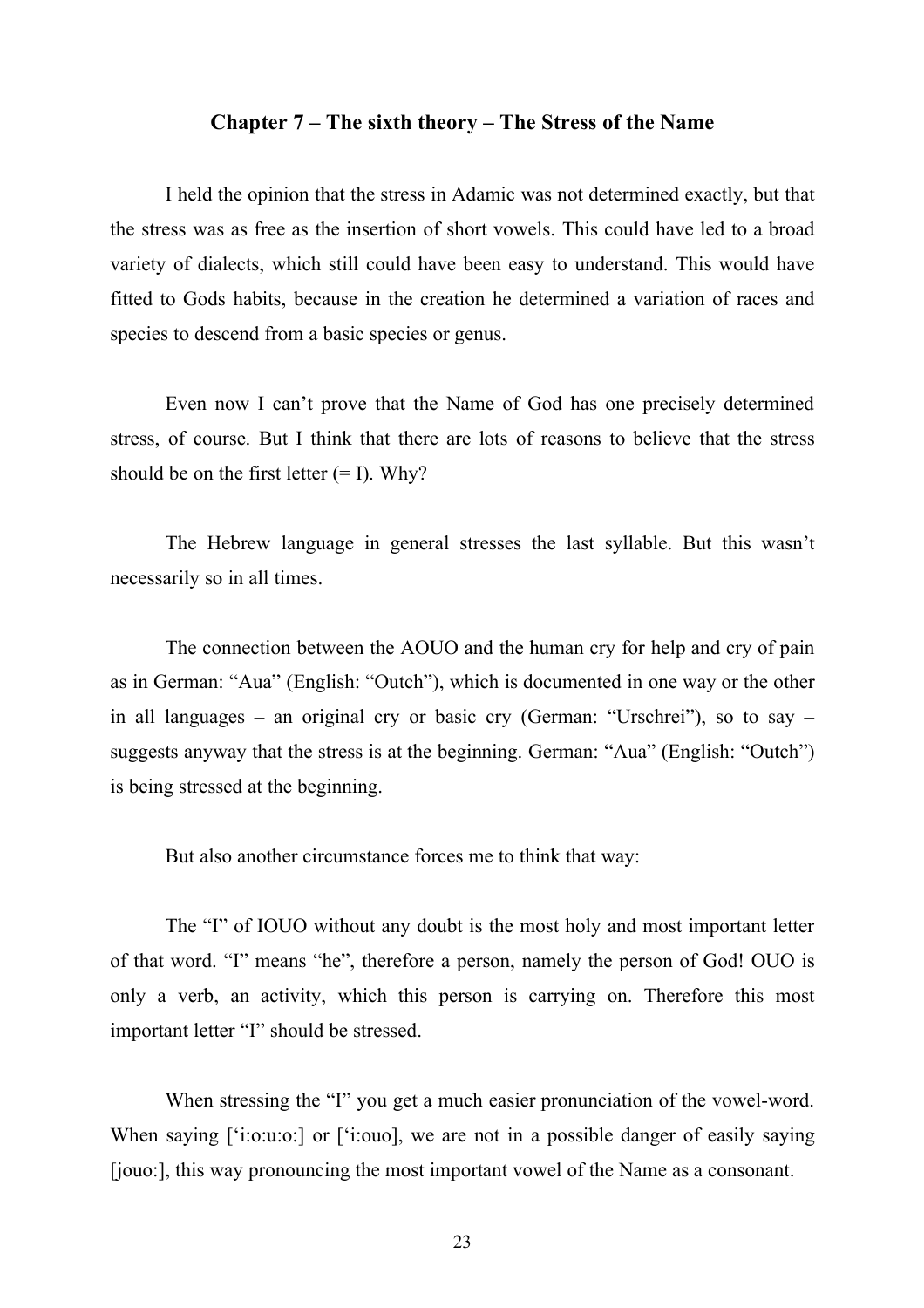Therefore it follows that there is a very natural reason, that I hold the opinion that the Name of God should be pronounced ['i:ouo]. A consonantal pronunciation definitively should be avoided in any case, because it would be a pronunciation, which ignores the holiness of the vowels.

Even the fact that the Greek 'I $\alpha$ <sup>o</sup> of the Septuagint has the stressed upon the Omega cannot convince me that the original Adamic pronunciation wasn't ['i:o:u:o:] or ['i:ouo].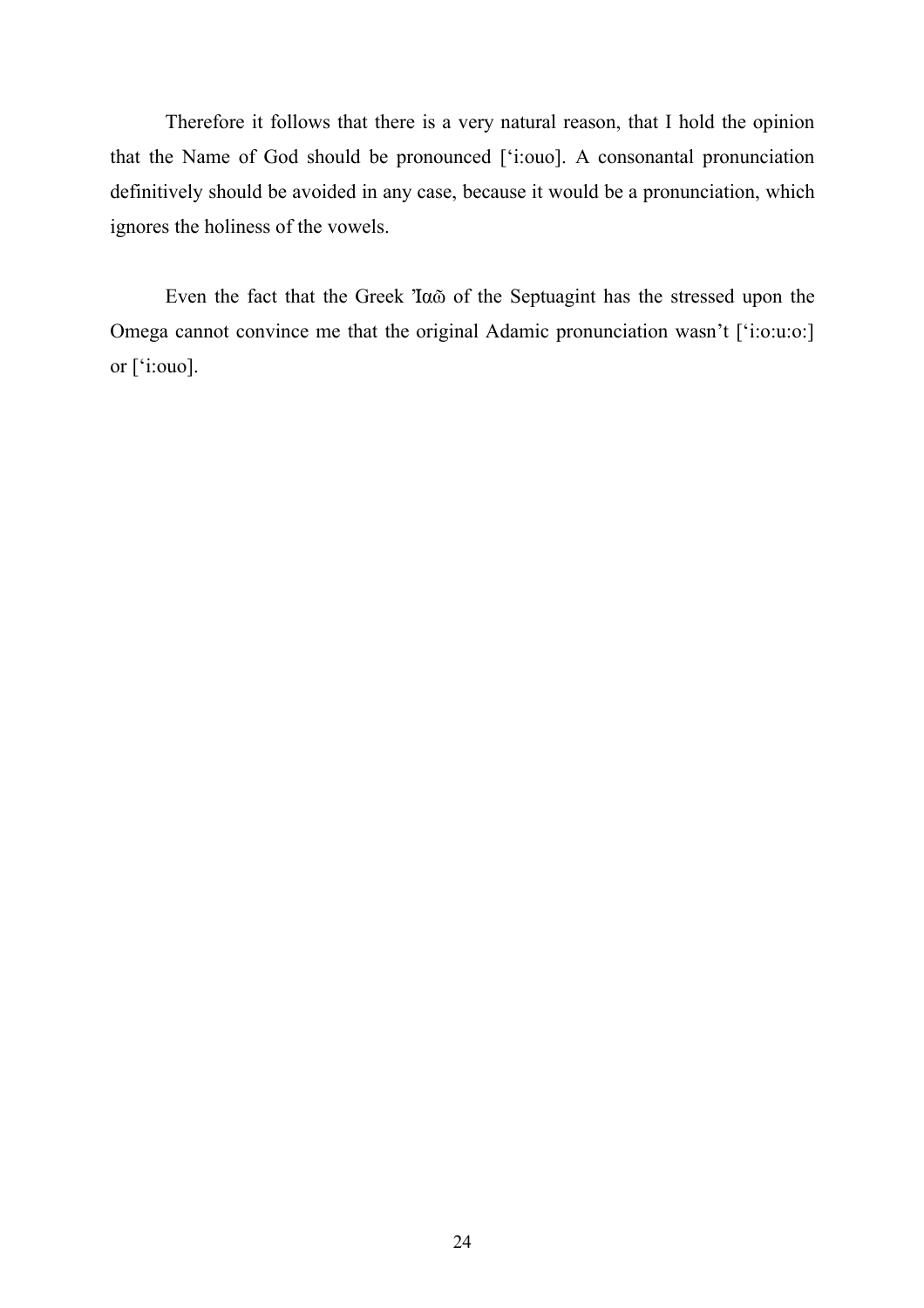# Chapter 8 – The seventh theory – IOYO and  $I\Omega Y\Omega$

Now I return to the basic concept, which can already be felt in chapter 2:

God is a God of order. Could he have inspired two pronunciations of his name? We said: No!

Then we also have to give up the theory that the encoded pictures in NT (John) point to two forms of the Name in Greek:  $TOYO$  and  $T\Omega Y\Omega$ ! There can only be one correct inspired and transcribed form of the Name in Greek.

It is the  $IOYO$  then, not the  $IOYQ$ , of course, because the  $IOYO$  as code appears far more often than the  $T\Omega Y\Omega$  as code. You can't even prove that  $T\Omega Y\Omega$  is a correct code. The combination "OY" practically appears constantly in a Greek text, with the " $\Omega Y$ " nearly not appearing in practice. As an inevitable consequence, only an ÍOUO has the chance of leading to pictures as code.

IOUO is one IOUO, his name is one single and unique name. There is only one spirit, one body etc. The whole Bible contradicts the idea of God having created, revealed and approved two forms of his name.

The encoded pictures in the NT of my book *IOUO – The Name of God* should therefore be read without the codes  $I\Omega Y\Omega$  or  $I\Omega Y\Omega$  or  $I\Omega Y\Omega$ . They still remain fully conclusive pictures. The  $\Omega$  never was determining a picture in any way, but was always irrelevant.

Additionally, the Name of God should be provided with pure basic vowels, underlining the idea of the pureness of the holy things of God. Therefore an  $\Omega$  – an open  $O$  [: $\sigma$ :] then – is not pure enough for the Name of God, because it is a mixture of A and O, an O sounding to an A. Pure vowels are  $A (= [a,])$ ,  $E (= [e,])$ ,  $I (= [i,])$ ,  $O (=$ [o:]) and  $U$  (= [u:]). These are the five basic vowels.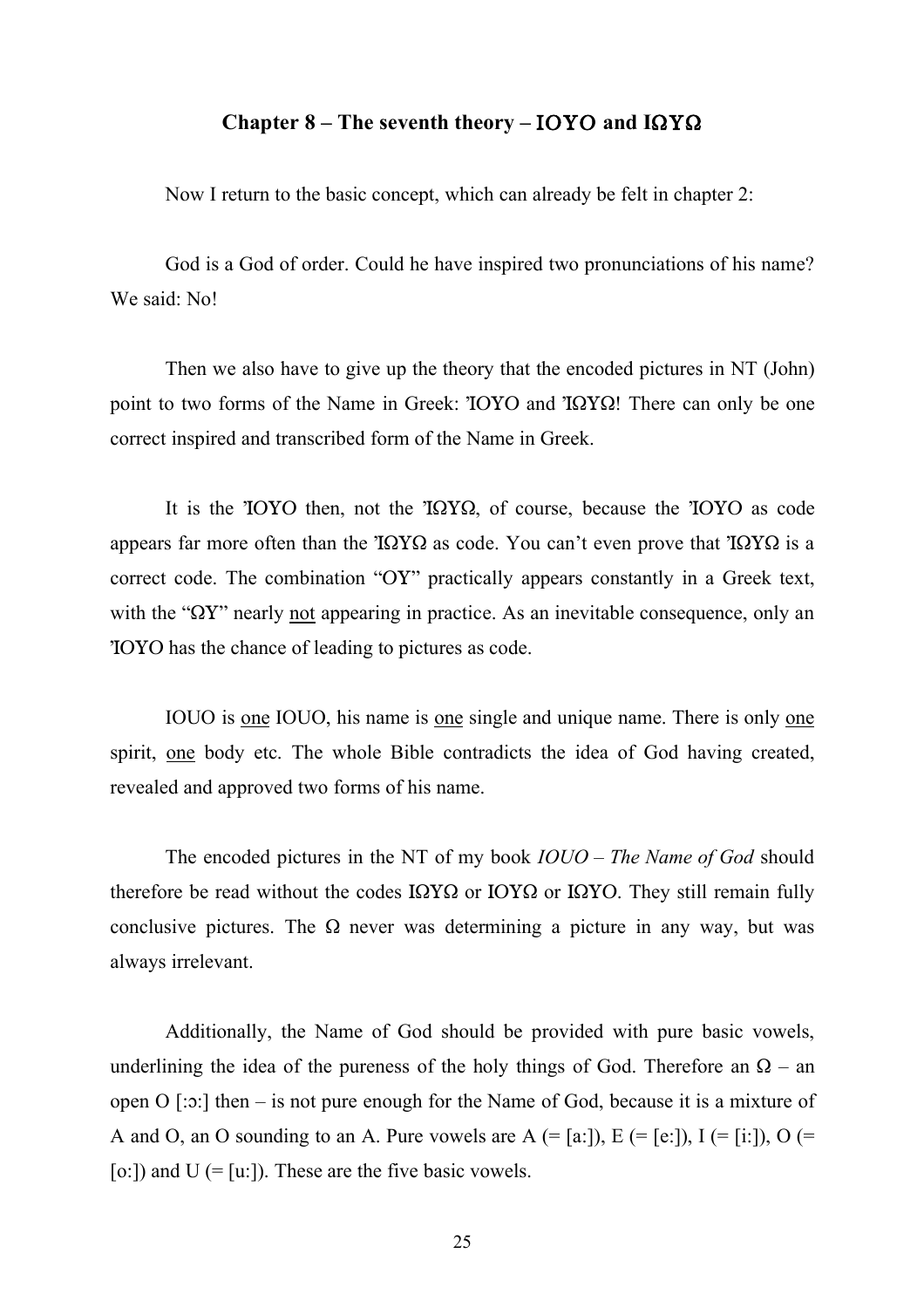All five vowels can be found in the Name of God and its conjugational forms as well as in the Adamic name Jesus:

| A        | →             | <b>AOUO</b>      |
|----------|---------------|------------------|
| E        | $\rightarrow$ | IshUE or IOUShE  |
| -1       | →             | <b>IOUO</b>      |
| $\Omega$ | →             | IOUO, AOUO, TOUO |
| H        | $\rightarrow$ | IOUO, AOUO, TOUO |

Also when transliterating the name IOUO into other modern languages it should be taken care that the vowel-nature as well as the pureness of the vowels are being expressed, if anyhow possible!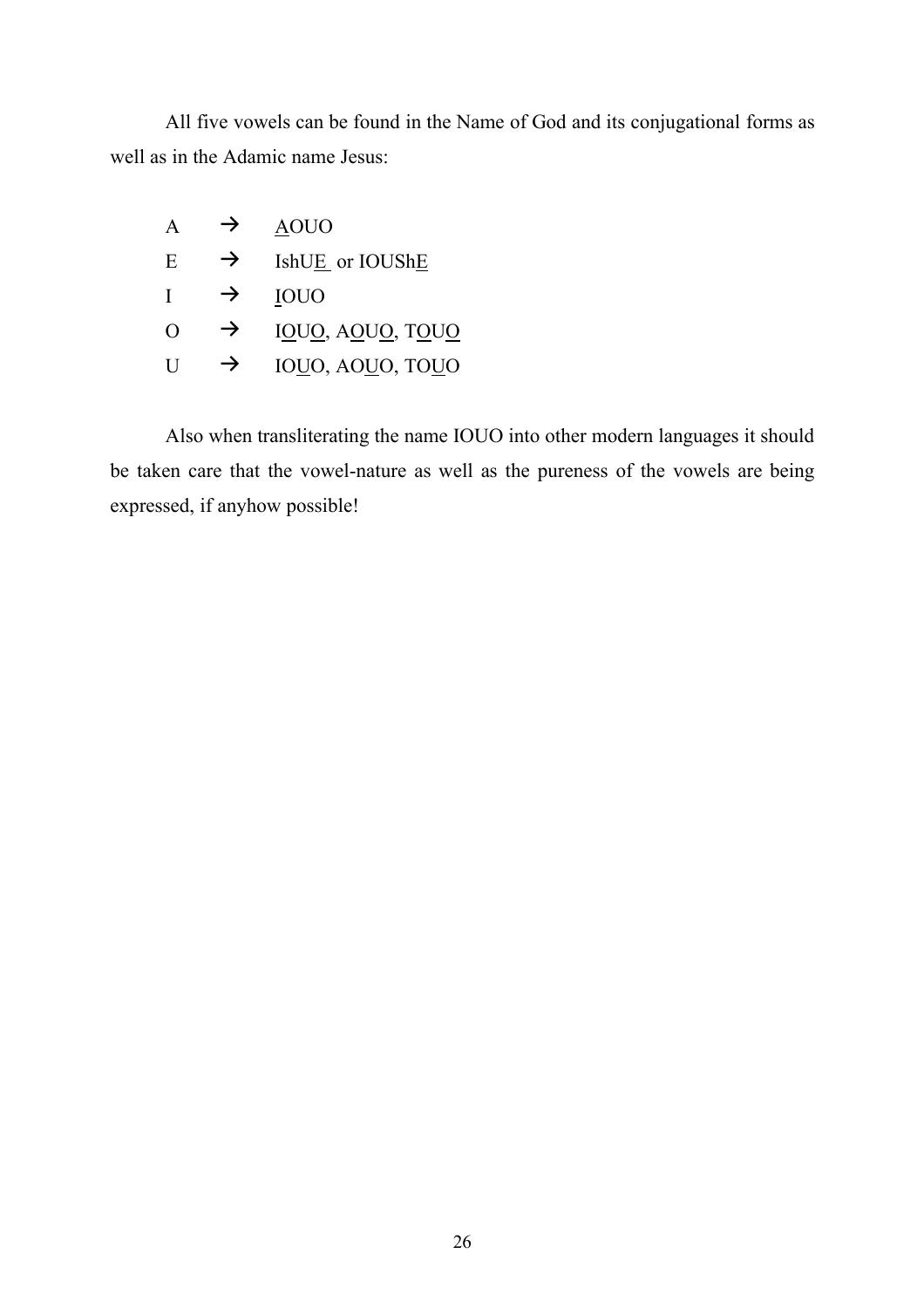# Chapter 9 – Concluding remarks

The name IOUO is really the only, the one and sole Name of God. Only conjugations and abbreviations of this one name, as well as double mention in connection with AshR (= which; Hebrew  $\overline{W}$ , is wanted by God.

The name IOUO, this Name of God is also the most holy word in the Bible. But the Bible contains other forms of address of God, too. Next to God (singular or plural), Lord, Lord Zebaoth and Shepherd, the most outstanding address is "Father", and its pet name form "Abba" (= Daddy).

The truth is that the address "Father" is even much more intimate than the Name of God as address. Father and  $\Delta\beta\beta\alpha$  convey a certain level of intimacy with God, which doesn't let God appear on a throne anymore, but as a companion holding your hand and escorting and guiding you in a protective way.

IOUO (Exodus 9:16) often is a term that expresses the might of God, also his capacity as judge and his royal might.

But the father is very close to us and we are familiar with him. Jesus often said in prayer:  $\Delta\beta\beta\alpha$ , Father (= Daddy, Father). Therefore the word Father together with the word  $\Delta\beta\beta\alpha$  can be compared with the columns of cloud and fire, which hovered above the three cubes of the tabernacle. In the same way "Father" and " $\Delta\beta\beta\alpha$ " hover above the three forms of the Name of God: IOUO, TOUO and AOUO, overshadowing them.

Romans 8:14-17 mentions the children of God who proclaim " $\Delta\beta\beta\alpha$ , Father." Therefore their hearts are intimately bonded with their Father.

And the Lord's Prayer also mentions the word "Father" first, before mentioning the Name of God.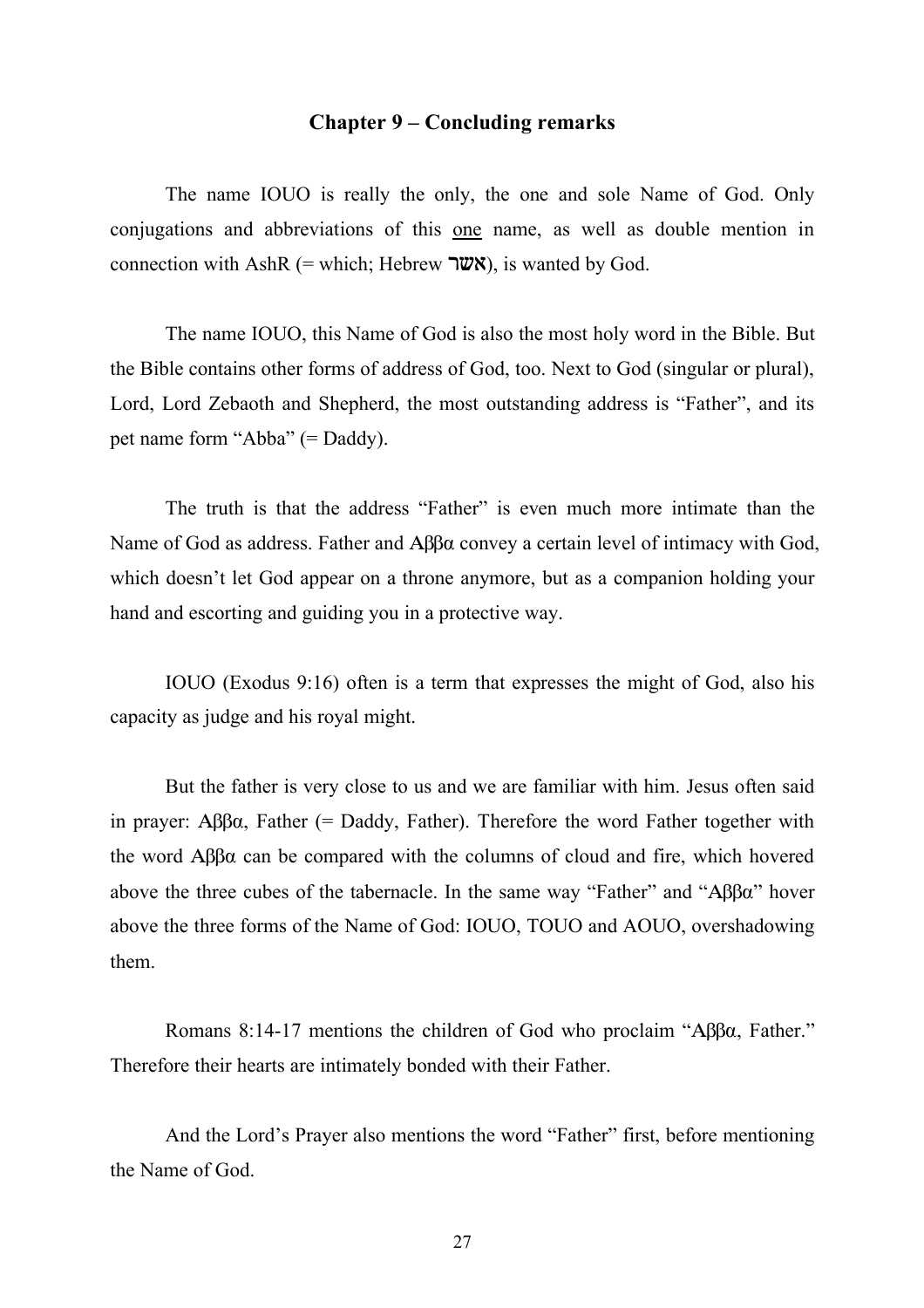The whole Bible, too, starts in Adamic with BRAShITBRAIOUOALOIM. It is interesting that before the Name of God a "BRA" is mentioned twice. It is possible that a BABA might be hidden deliberately in this **BRA-BRA**. And therefore the whole Bible actually indirectly starts with the BABA-idea. This is an encoded  $\text{A}\beta\beta\alpha$  (= Daddy) and AB (= Father  $\rightarrow$  BABA), because still today a BABA is the word for Father and Daddy in many languages (Arabian, Chinese, Franconian = German dialect, Persian, Turkish etc.; and as PAPA: Latin, Ancient Greek, Modern Greek, German, English, French, Russian, Japanese, Spanish, Icelandic etc.).

Maybe IOUO wants to tell us this way that the whole purpose of the Bible mainly is to search one's Father and Daddy and to find him (Matthew 7:7; Acts 17:27; Matthew 18:3; Matthew 19:14; Proverbs 2:1-5). The love to one's own parents leads directly to the love to the heavenly father (Proverbs 1:7-9; Ephesians 6:1-3; Exodus 20:12; Deuteronomy 5:16).

The Name of God is mentioned in the Bible as a protective factor and as a mediator to salvation on this way to God (Proverbs 18:10; Roman 10:13; Acts 2:21; Joel 2:32; Zephaniah 2:2,3; Psalms 145:18). Philippians 2:2,11 shows that the one thing that someone has to keep attention to is the Father. That is the same thing that Jesus meant when saying to Martha that only one thing is really necessary (Lukas 10:42). 1 Timothy 1:5 shows that love, above all the love to God, is the real aim. Jesus said that the love to God is the first and greatest commandment (Matthew 22:36-38 and Mark 12:28-30). Somebody who doesn't find the Father is doing violence to his soul (Proverbs 8:35,36).

But love to God doesn't mean love to Jesus, of course. Jesus is the son of God, therefore compared to IOUO he is only an insignificant infant (German: Dreikäsehoch). He said himself that the Father is much greater than him (John 14:28). We speak to God through Jesus (Hebrews 7:25; Colossians 3:17; 2 Corinthians 5:18).

Already Origenes (before 250 C.E.) wrote that "compared to God, Jesus is only a small light." Not Jesus is the one worthy of highest praise but his father and the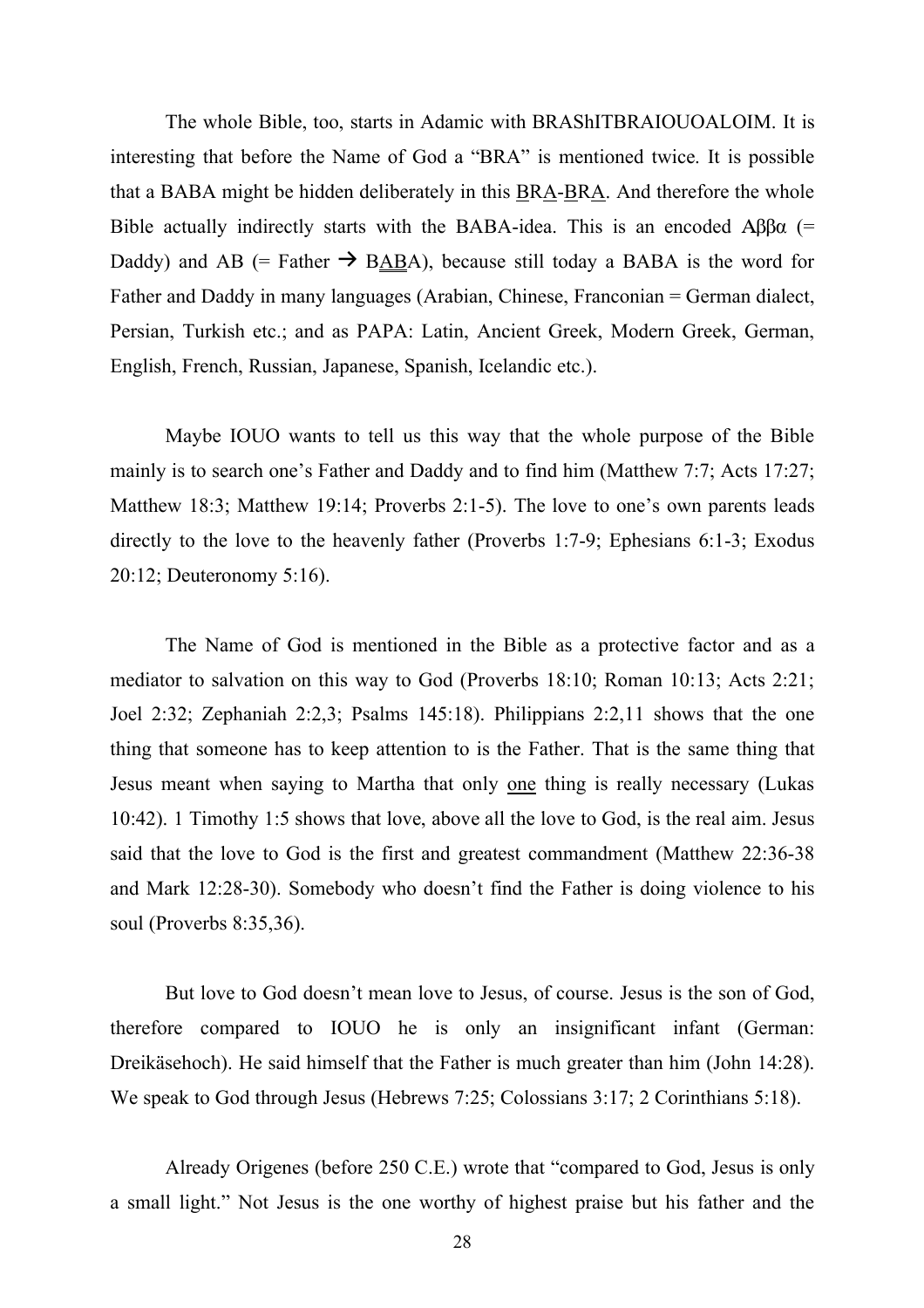father of us all: IOUO. Therefore his name is also unreachably high and worthy alone to be blessed to highest degree (Psalms 148:13).

And I want to close my two books with these more religious thoughts and the praise of Nehemiah 9:5:

> Rise, bless IOUO your God from time indefinite to time indefinite. And let them bless your glorious name, which is exalted above all blessing and praise.